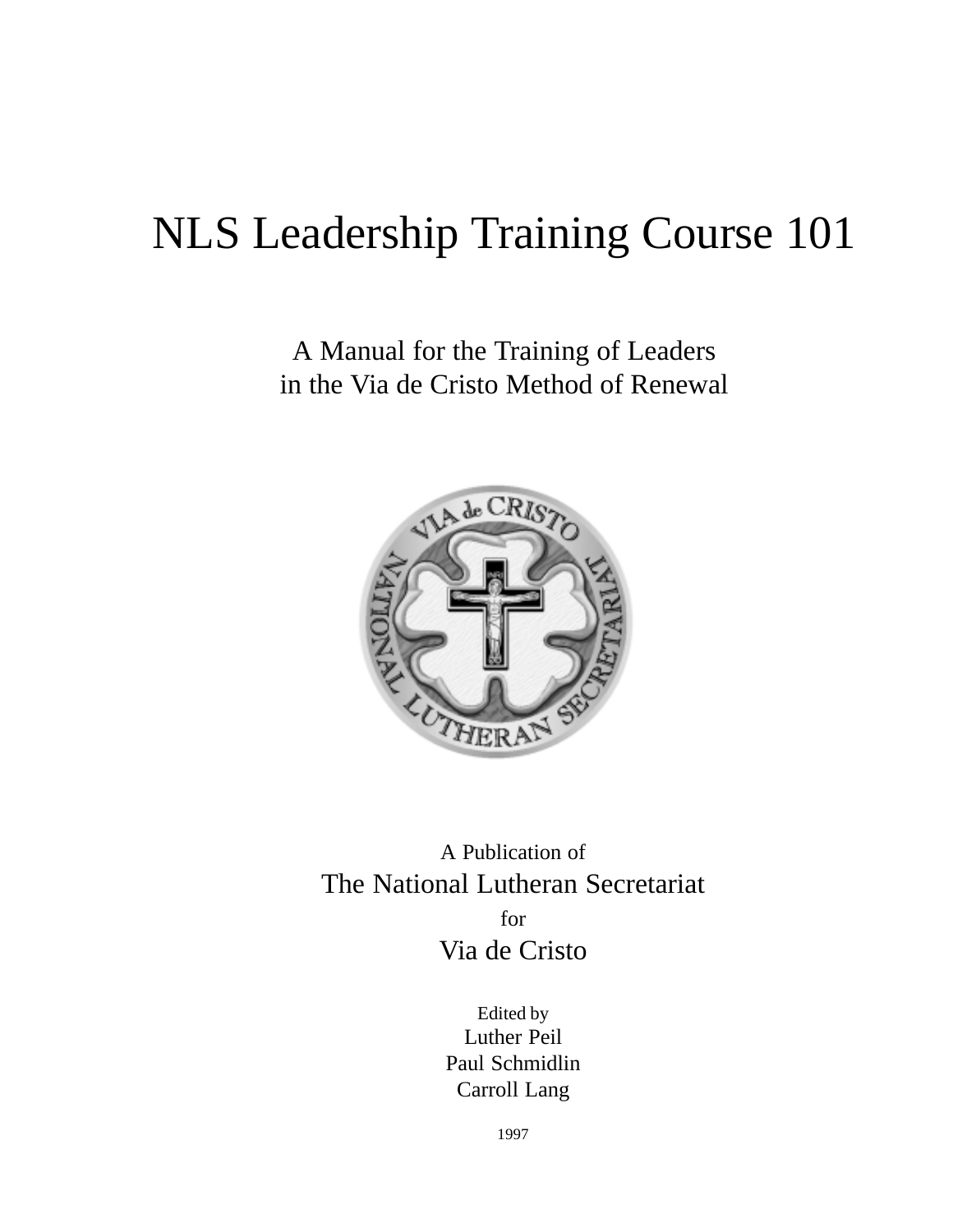### The Next Step: Understanding Your Weekend **NLS LEADERSHIP COURSE 101**

## **TABLE OF CONTENTS**

| SECTION VI. PREPARATION OF PILGRIMS/CANDIDATES AND SPONSORSHIP 26 |
|-------------------------------------------------------------------|
|                                                                   |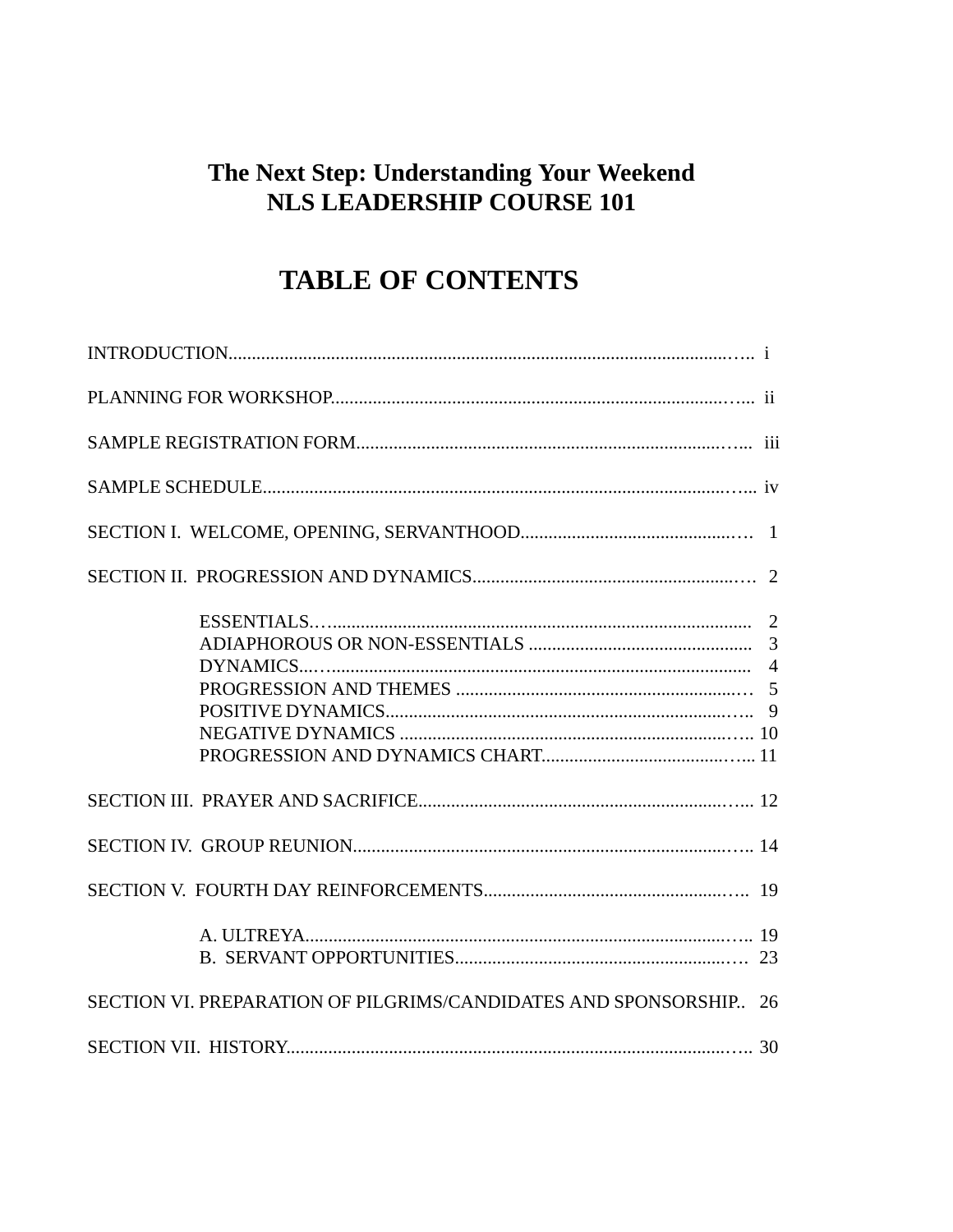#### **INTRODUCTION**

In July of 1998, at the National Lutheran Secretariat (NLS) Meeting held in Milwaukee, Wisconsin, a committee was formed for the purpose of developing leadership training materials in order to encourage and strengthen the following among cursillistas:

- 1) an attitude of servanthood and accountability;
- 2) understanding of the Via de Cristo method;
- 3) insights into one's own weekend experience;
- 4) the role of the team;
- 5) one's life in the Fourth Day.

It was further decided that the materials should be organized into two instructional courses. The first course is designed to be covered in approximately four hours; the other, a more extensive one, is designed to last about eight hours.

The material contained herein is for the four hour course. We have identified it as, *"The Next Step: Understanding Your Weekend."* It is also identified as NLS Leadership Training Course 101. Please note that this course is based on the following helpful materials available from the National Lutheran Secretariat, either from their Distribution Center or their website (viadecristo.org).

- Ed Kutay's 1999 NLS forum on "Dynamics of the Weekend" available in video or in text form
- The Dan Bobst/Pat Dever/Fred Schneider 1996 NLS forum on "Sponsoring"
- The Jack and Bette Packer 1996 NLS forum on "Group Reunion"
- The "Ultreya" handbook distributed at the 2000 NLS meeting.
- "The Essentials of the Via de Cristo" Manual.
- "Dynamics of the Via de Cristo Weekend" by Luther Piel
- "The Essentials of Via de Cristo", NLS 1997

Within the time constraints, it will be impossible to cover all the topics in detail. Decisions regarding who the presenters for each section might be are left to the discretion of the workshop leader, although recommendations have been provided for Sections V and VI. The leader may decide to use other resource persons or to do the entire workshop without outside help. Style of presentation should be as experiential as possible. The presenter should use this material as background in order to avoid reading from the text.

 A Question and Answer period might be held informally after the conclusion of the workshop. The leader will need to adjust time and schedule according to local needs and preferences.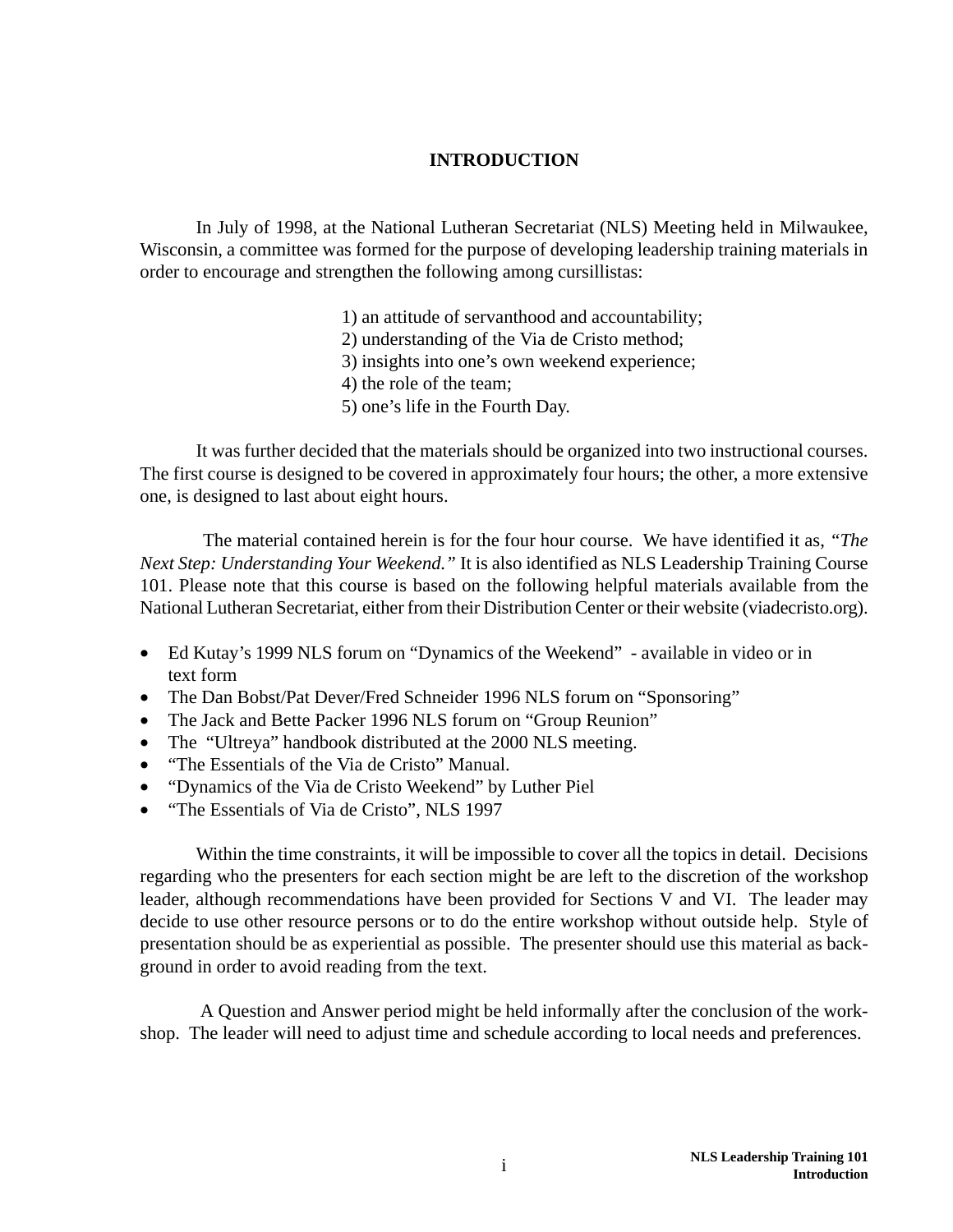#### **PLANNING FOR A LEADERSHIP TRAINING WORKSHOP**

The local Secretariat should sponsor a Leadership Training at least twice each year in order to provide an opportunity for cursillistas to learn more about Via de Cristo and to understand more fully both the dynamics of weekend and the VdC movement in general. Ideally, these schools would be scheduled far enough in advance of the weekends so that new cursillistas can be advised of the time and location before their weekend is over. It would be advisable to develop a brochure promoting the school and providing scheduling details that could be included in the palanca bags during the weekend. All should be encouraged to attend in order to maximize fuller understanding and enjoyment of the Fourth Day. It is recommended that all those who wish to work on teams be required, as a minimum, to attend the four hour course.

In addition to securing a place and setting the time, a registration form will be needed in order to ascertain how many persons are expected. A nominal fee may be required to cover the cost of materials. Plans should be made to furnish light refreshments, coffee, tea, soft drinks, ice, cups, etc. If the session will run over into lunch time, it is suggested that each person bring a bag lunch; this will help keep things simple. Thought should be given to the table arrangements if any small group discussions are to take place. Paper, pencils, notebooks, name tags, etc. may also be needed for each person attending.

Someone should be appointed to be in charge of registration. Each Secretariat needs to maintain a roster of persons who have completed the course. The longer course (201) should probably be **required** for persons who are candidates for positions such as rector/rectora, members of the Secretariat, heads of team groups, etc.

A sample registration form appears on the next page.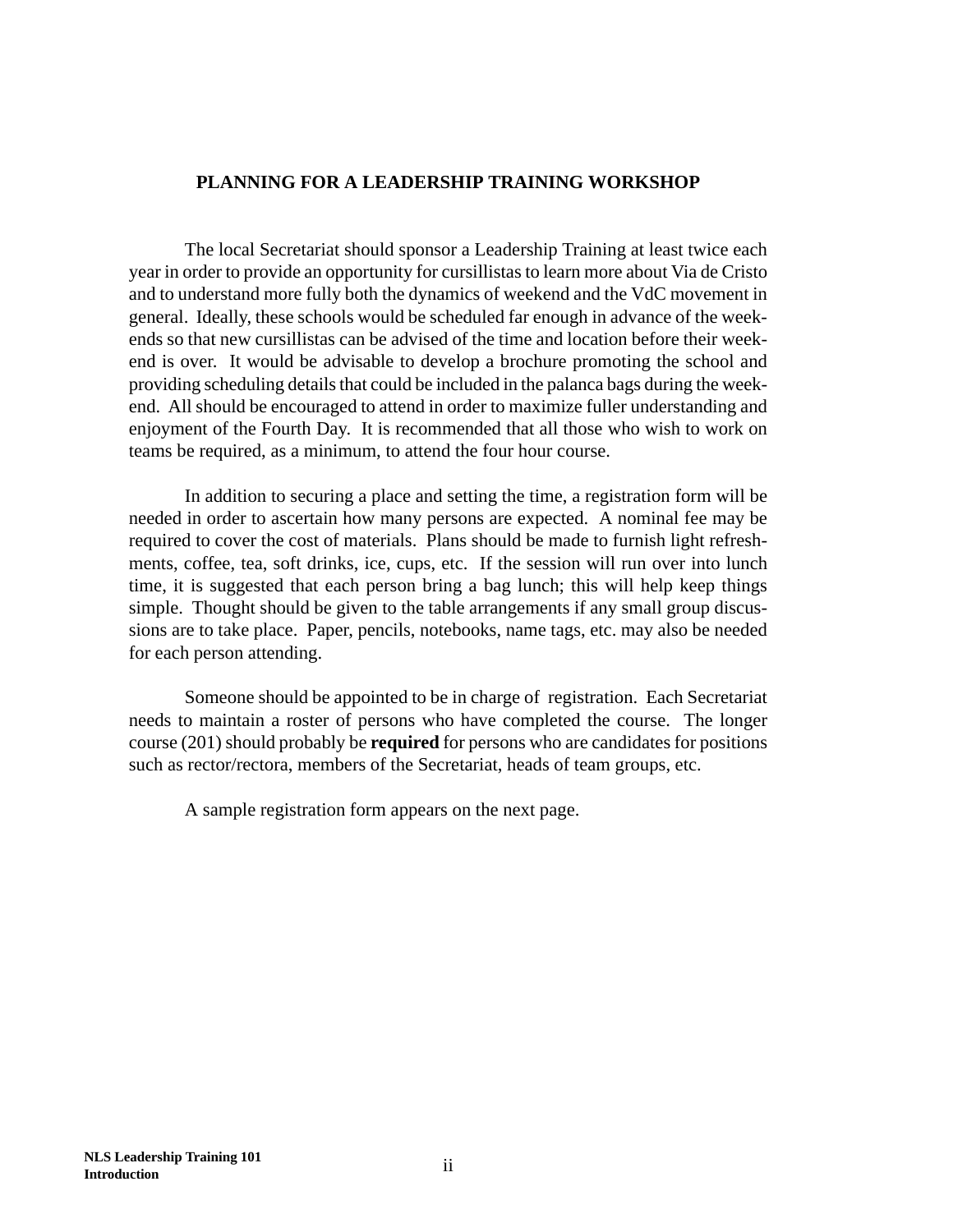### **VIA DE CRISTO**

### **LEADERSHIP TRAINING REGISTRATION FORM**

Twice each year the Secretariat conducts Leadership Training classes. The purpose of Leadership Training is to provide an opportunity to learn more about Via de Cristo, and to promote a greater understanding of both the weekend and the movement in general. Topics covered will include progression and dynamics of the weekend, true palanca, group reunions and ultreyas, selection of and sponsorship of a candidate (pilgrim), history of Cursillo® and Via de Cristo, and the role of the Secretariat.

The next Leadership Training class will be held on \_\_\_\_\_\_\_\_\_\_\_\_\_\_\_\_\_\_\_\_\_\_\_\_\_\_\_\_\_\_

At \_\_\_\_\_\_\_\_\_\_\_\_\_\_\_\_\_\_\_\_\_\_\_\_\_\_\_\_\_\_\_\_\_\_\_\_\_\_\_\_\_\_\_\_\_\_ Cost is \$\_\_\_\_\_\_\_\_ per person.

Come to our Leadership Training if you want to gain a fuller understanding of Via de Cristo and your own weekend, wish to serve on a team, or merely want to gain a fuller understanding of what it means to live in the 4th Day.

To register, complete and mail the Registration Form to:

*(Insert Your Movement's Information Here)*

Please enclose a check in the amount of \_\_\_\_\_\_\_\_\_\_\_\_\_ payable to: \_\_\_\_\_\_\_\_\_\_\_\_\_\_

**Early Registration will be appreciated.** 

#### **LEADERSHIP TRAINING REGISTRATION**

| Weekend Attended Via de Cristo |  |
|--------------------------------|--|
|                                |  |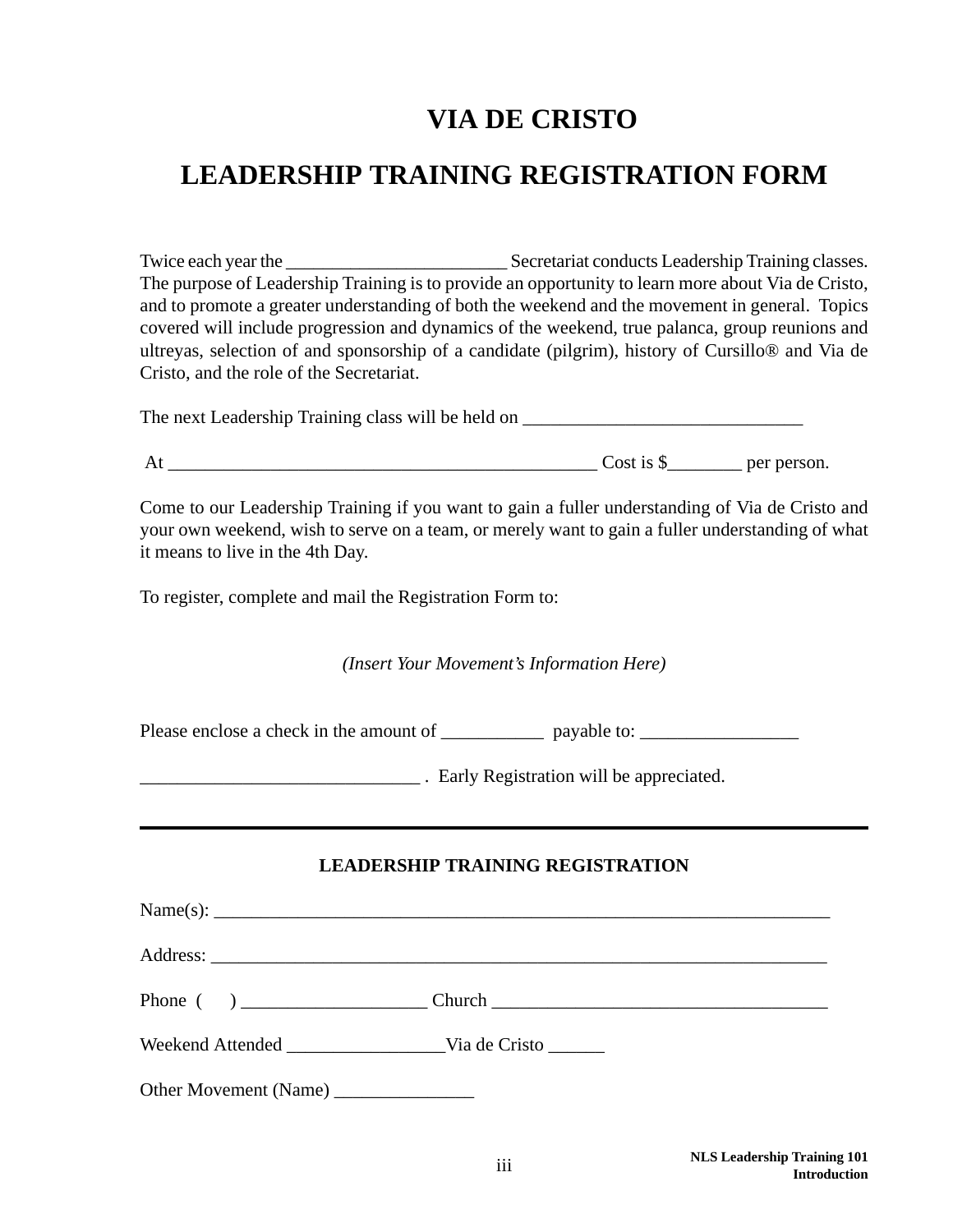#### **SAMPLE SCHEDULE**

| $9:00 - 9:15$ |       | Registration                                                                                                                                                   |
|---------------|-------|----------------------------------------------------------------------------------------------------------------------------------------------------------------|
| $9:15 - 9:45$ | Ι.    | Opening Prayer and Introductions; Attitude of Servanthood                                                                                                      |
| $9:45-10:30$  | Π.    | Progression and Dynamics of the Weekend<br>A. Essentials<br><b>B.</b> Themes for Each Day                                                                      |
| 10:30-10:45   | Ш.    | Prayer and Sacrifice<br>A. True Definition of Palanca<br><b>B.</b> Letter Palanca<br>C. Optional Expressions of Love and Support                               |
| $11:45-11:00$ | IV.   | <b>Break</b>                                                                                                                                                   |
| 11:00-11:45   | V.    | Group Reunion<br>A. Definition and Importance<br>B. Purpose: Accountability and Commitment<br>C. Demonstration and Role Play                                   |
| $11:45-12:10$ | VI.   | <b>Other Fourth Day Reinforcements</b><br>A. Ultreya<br>1) Definition and Importance<br>2) Purpose: Community Support and Renewal                              |
|               |       | <b>B.</b> Servant Opportunities<br>1) Environment<br>2) Community<br>3) Weekend Team<br>4) Secretariat                                                         |
| $12:10-12:30$ | VII.  | Preparation and Sponsorship of Pilgrims/Candidates<br>A. Who Should or Should Not Attend<br>B. Responsibilities of Sponsors (before, during and after weekend) |
| 12:30-12:45   | VIII. | History of Cursillo<br>A. Origin of Cursillo<br>B. Origin of Via de Cristo<br>C. Local Origin and Structure of Secretariat                                     |
| $12:45-1:00$  |       | <b>Question and Answer Period</b>                                                                                                                              |
|               |       |                                                                                                                                                                |

Closing Prayer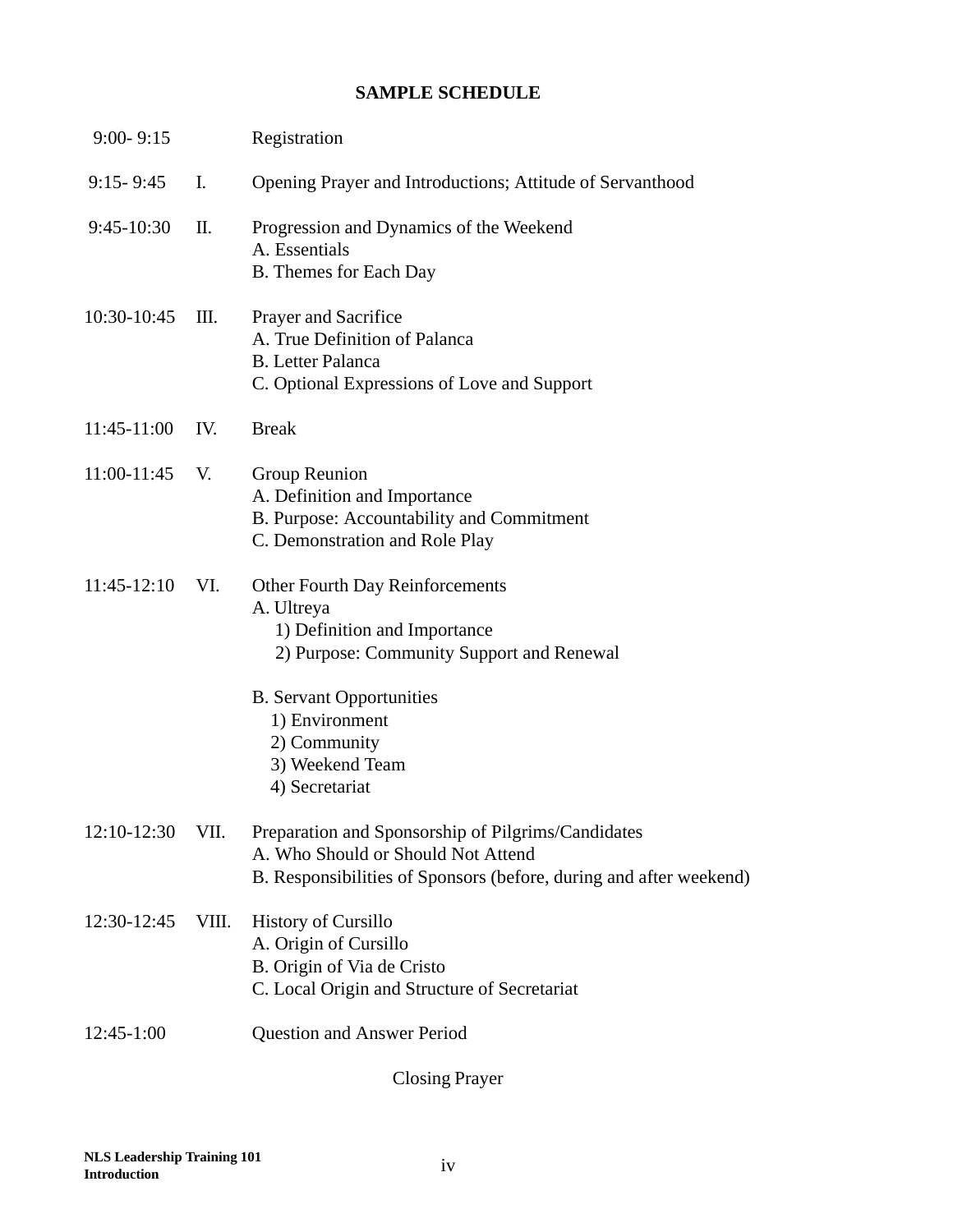#### **Section and Title: I. WELCOME, OPENING, SERVANTHOOD**

**Length: 30 Minutes**

#### **WELCOME, OPENING PRAYER, INTRODUCTIONS**

It is suggested that, after welcoming everyone, the workshop be opened with prayer. This might be the prayer to the Holy Spirit found on page \_\_\_ of *The Pilgrim's Guide* or one of your own, thanking God for safe arrival, the past weekend, and asking His blessings upon the workshop.

If this is a small group, the introductions could be handled by asking each person to stand, give the usual information (name, church, weekend, table) and then state how things have changed since their weekend. Time constraints would prohibit doing it this way with a large group.

#### **ATTITUDE OF SERVANTHOOD**

Via de Cristo's purpose and focus remains the same as that of the Cursillos of the 1940s in Spain: To bring every pilgrim/candidate into a closer, more meaningful, personal relationship with our brother Jesus Christ and to train lay people to bear witness to Christ in their daily environments.

Serving as a [Cha-Cha (substitute your Secretariat's terminology)] provides unique and rewarding opportunities to serve our Lord and is, perhaps, the most unselfish giving involved in making a Via de Cristo weekend a success. We serve on the weekend to display Christian discipleship, love, and acceptance of others as individuals. We submit our hearts and souls to God's will so that our love will bloom and grow. We serve as examples so that, when the weekend is over, the pilgrims/candidates will be able to say, "I came looking for Christ, and I found Him here."

Servanthood is the mark of a leader. Jesus, "though He was in the form of God, did not count equality with God a thing to be grasped, but emptied Himself, taking the form of a *servant*."(Philippians 2:6-7). We can express that Jesus is Lord of our lives by the way in which we serve others. We can demonstrate our love for God by serving our brothers and sisters with love.

**Servanthood is an attitude.** Paul set the example of being a "slave to all" so that he might win more to Christ (I Corinthians 9:19). When Paul, under arrest and traveling under Roman guard, was shipwrecked on an island on a very cold day, he went out and gathered firewood. He did his part. He did not wait for others to do it. (Read Acts 27:14-28:10).

When we have an attitude of servanthood, we display leadership and loving concern - not dominion or glory-seeking. On a Via de Cristo team, no one position is more important than another. Some positions are more visible, but are not more important. All positions work to the glory of God.

Why do we serve? For Jesus' sake! Pick up a bundle of sticks, a plate, or someone's spirit…for Jesus' sake. It means being liberal with your time, energy, and ideas…for Jesus' sake. We serve one another…for Jesus' sake**.**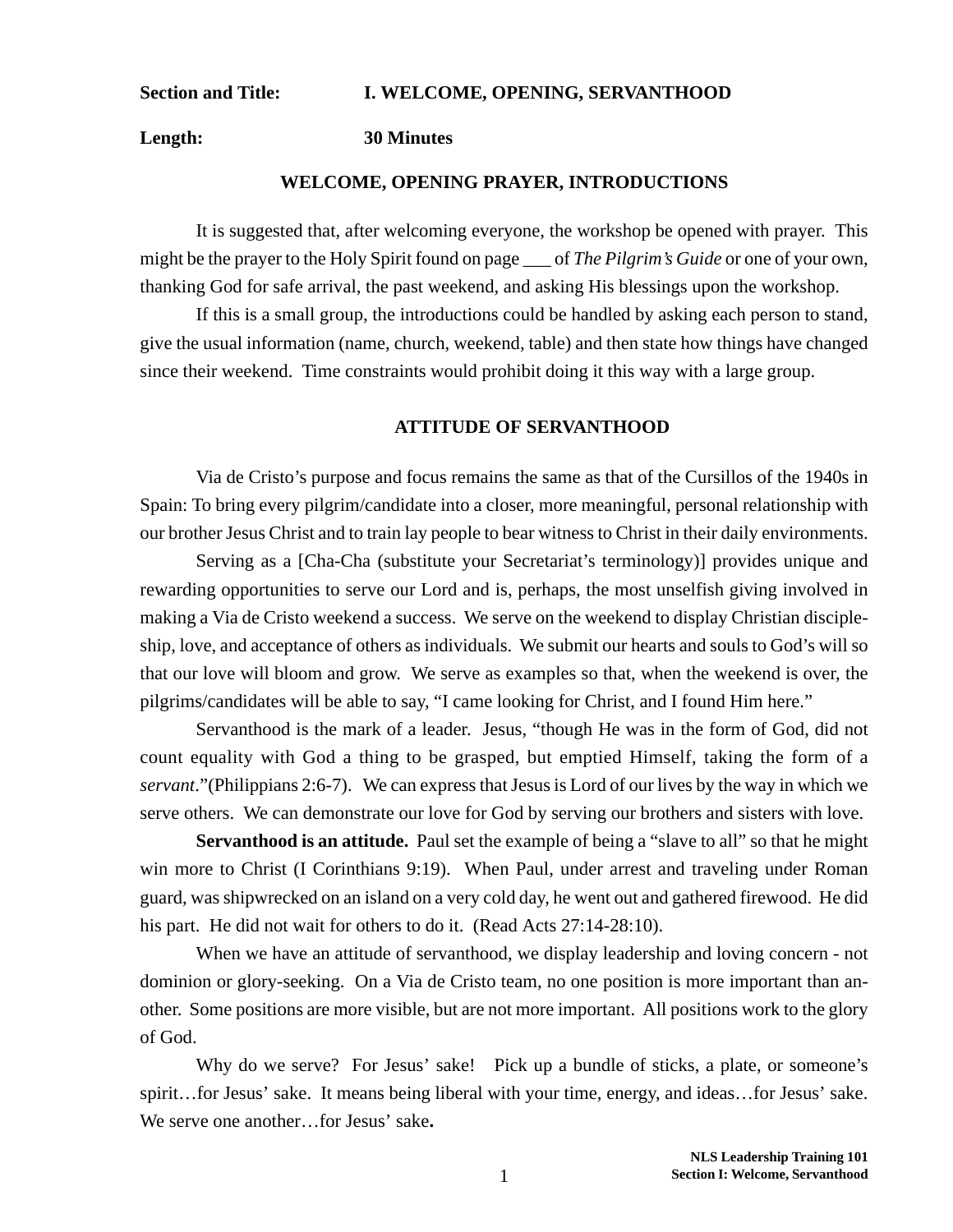#### **Section and Title: II**. **PROGRESSION AND DYNAMICS**

**A. Essentials**

**B. Themes for Each Day**

#### **Length: 45 Minutes**

#### **ESSENTIALS**

Webster's New World Dictionary defines essential as 1) of, or constituting the intrinsic fundamental nature of something: basic, inherent…2) necessary to make a thing what it is; indispensable, requisite. *"The Essentials of Via de Cristo"* published by the National Lutheran Secretariat states that the following items are essential for an authentic three Day Weekend: palanca, silent retreat, 72 hours, 14/15 talks, note taking, discussions, posters, decuria sharing, 5 meditations, Celebration of Repentance, Holy Communion daily, closing and crosses. As a rule, each and all of these are present during an authentic weekend.

Throughout the years many other activities have been used on the weekends. To name just a few, we have skits, send-off, foot washing, singing for meals, trinkets, and serenades. These optional activities are neither wrong nor right, but they are not considered essential to the purpose of the weekend. When we crowd too much else into the weekend, it crowds out important time for reflection and community building.

#### **Essentials with Definitions:**

**Palanca** – Deep, intentional, selfless, sacrificial **prayer**.

- **Seventy-two Hours**  Three full days of Christian Community away from *all* distractions of daily life.
- **Holy Communion Daily**  Jesus is truly present in word and sacrament; both are made available to participants.
- **Five Meditations**  Five guided image meditations that are offered to assist the participants in examining their relationship with Christ.
- **14/15 Talks**  Actually separated parts of **one** talk necessary to cover the basics of the Via de Cristo Method.
- **Note Taking or Write-Downs**  Specific ideas and power phrases that capture the essential points of each talk.
- **Discussions**  Small group encounters where Christ can come alive in the community and the fundamentals of Christianity can be reviewed.

**Posters** – Hand drawn expressions of the essential meaning of each talk.

**Decuria Sharing** – A summarizing of the day's talks; a wonderful opportunity for participants to talk before a large group.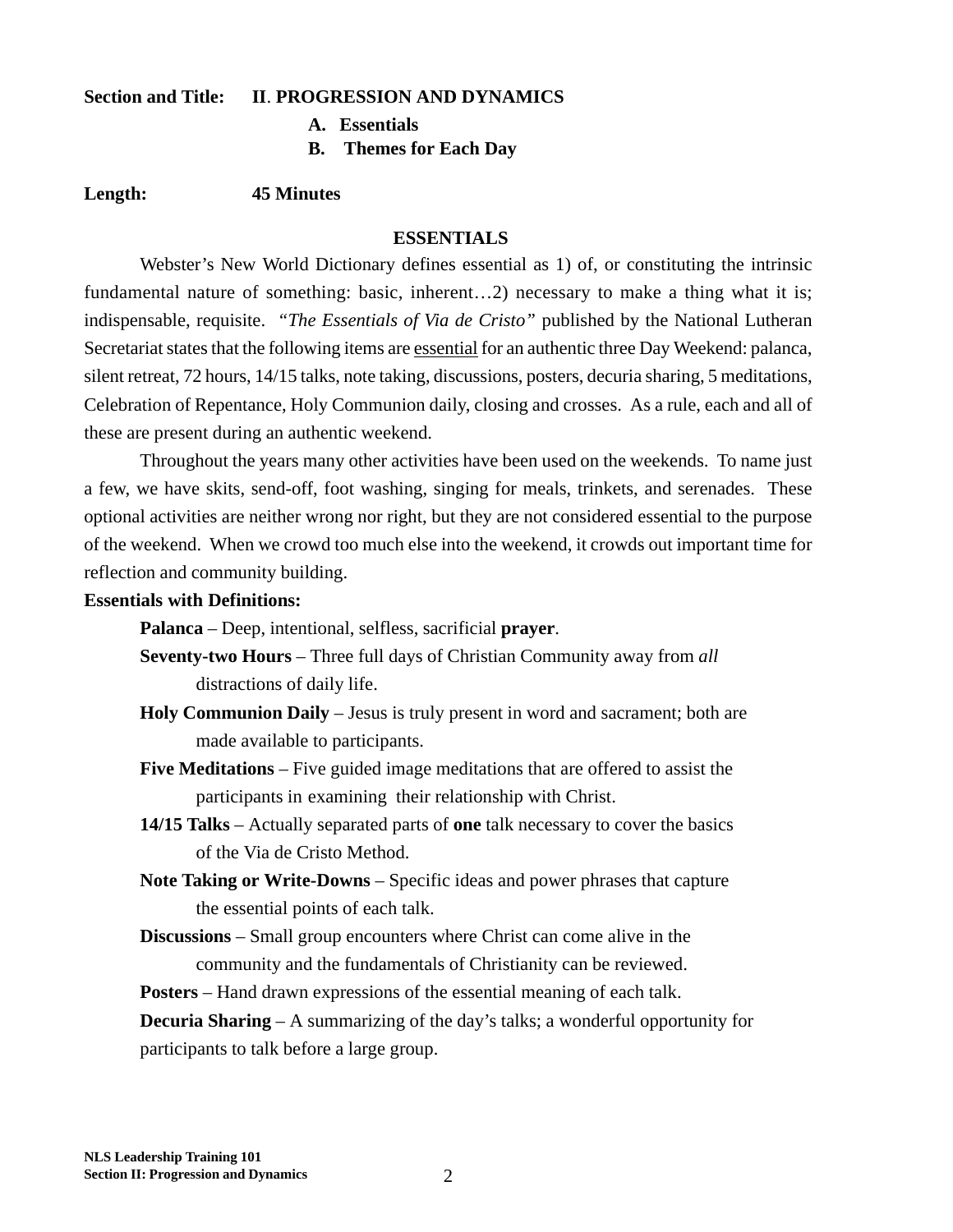- **Silent Retreat**  A period without talking; offered the first night to prick the consciences of the participants.
- **Celebration of Repentance**  An examination of our life in light of the gospel; offered the first night to stimulate serious self-reflection.
- **Crosses**  A cross, common to the Cursillo® movement, with a telling inscription, "Christ is counting on you!"

**Closing or Clausura** – The welcome of new participants into the community as a whole; designed to assure them that there are many brothers and sisters who understand.

#### **ADIAPHOROUS OR NON-ESSENTIALS**

We make a clear distinction between those things essential to the weekend and those things that are not essential to the purpose of the weekend. Non-essentials would include the following:

| Agape Meal or Special Banquet    | Sunday wake-up serenade          |
|----------------------------------|----------------------------------|
| <b>Saturday Night Serenade</b>   | Sunday afternoon serenade        |
| Bible enthronement               | Bible recessional                |
| Flower for each rollista (Women) | Theme for the weekend            |
| <b>Skits</b>                     | De Colores "productions"         |
| Singing for Meals                | Singing sessions in the evenings |
| Popcorn Fellowship               | Aisle of lights                  |
| Send-off                         | Personal palanca letters         |
| Table palanca, trinkets, etc.    | The big chicken or rooster       |
| Stations of the cross            | Baptism/communion films in rollo |
|                                  |                                  |

Any other activity not listed as essential

**It remains the responsibility of the local Secretariat to define which, if any, non-essentials are included in its weekends. Because non-essentials can take up time required for essentials, it is recommended that the list of approved non-essentials be kept to a minimum. A rector should not vary from the approved list without the Secretariat's pre-approval.**

#### **PROGRESSION AND DYNAMICS OF THE WEEKEND**

There is a saying that the less one knows about the weekend, the more one wants to change it; the more one knows about the weekend, the less one wants to change it. As we begin to understand both the dynamics and progression of the weekend, we will attest to the truth of this statement. (NOTE to the PRESENTER: pages 12-14 can be used as either handouts or overhead transparencies to help explain "dynamics".)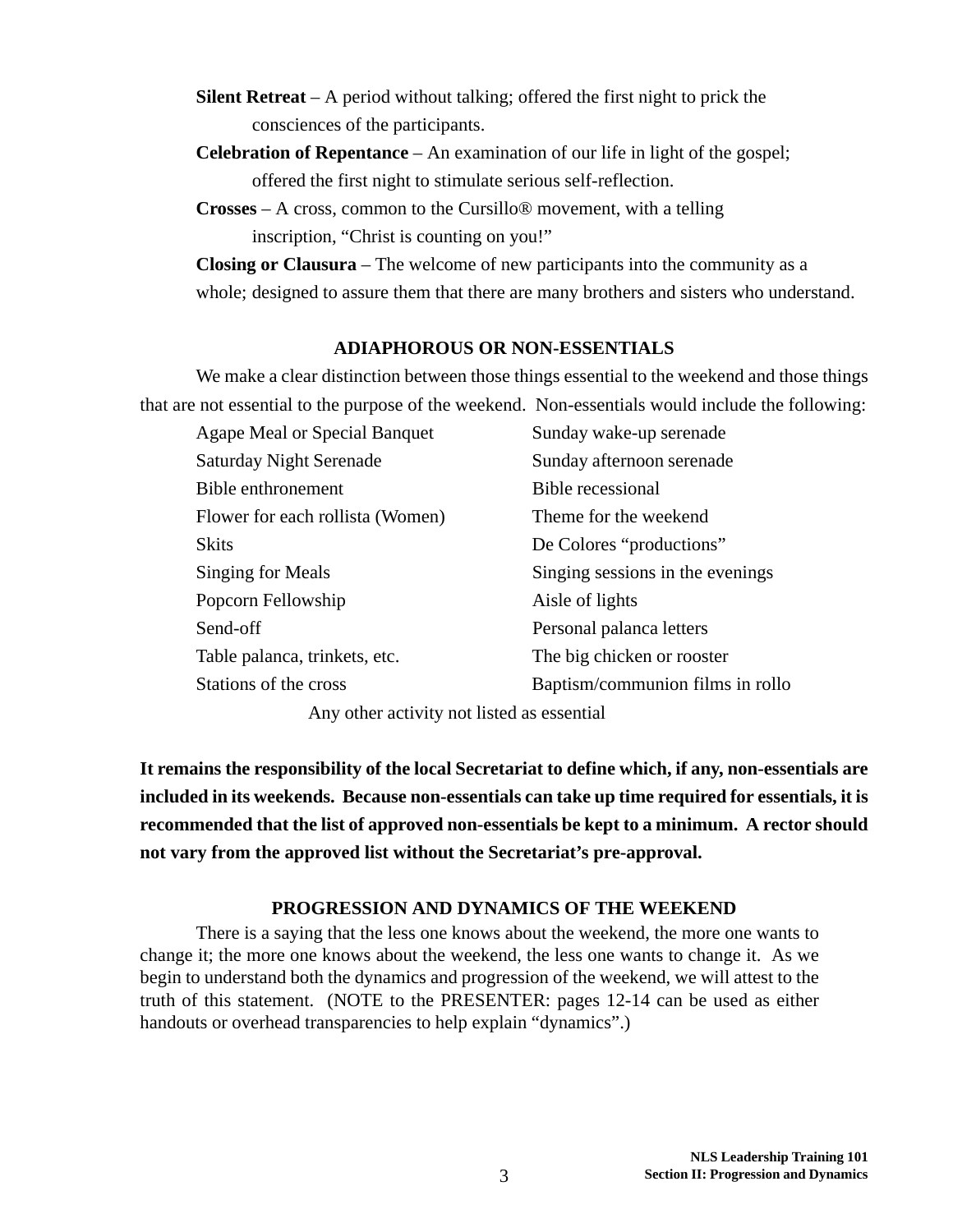#### **DYNAMICS**

What do we mean by "dynamics?" By dynamics we are referring to those particular things, words, or events that have a significant influence on, or motivate participants. To quote Luther Piel, "DYNAMICS is defined as a force that produces motion, a force that moves something. The key word is MOVES. Now on a weekend, everything we do on a Via de Cristo weekend is to 'move' the candidates, not physically and not emotionally, but spiritually. We want the candidates to move to a higher spiritual 'level,' or a higher spiritual plain."1 We want these things to be a positive influence things that motivate the pilgrims/candidates to participate, to open themselves up, to break down walls, to accept God's love in their lives and then to want to share God's love and grace with others. The progression of the weekend allows all parts of the weekend to fit together into a progression: the talks, worship, music, palanca notes, food, and visibility of the support teams. The weekend is allowed to move at its own progression from handshakes to hugs, conversation to prayers. It begins on a subdued, non-threatening note and builds gradually, thus allowing the Holy Spirit to work as He will within the hearts of the participants.

**Positive dynamics** move the participants to participate, to open up, to tear down walls, to accept God's love and grace in their lives. In order for this to happen, team members will really share with the participants. They will, by word and example, share their own personal hope, their love of Jesus, and their joy and willingness to live a spiritual discipline.

The team members will slowly provide **living examples** of the Christian life in the three areas of *Piety, Study, and Action.* As team members allow the participants to truly know them, they will speak of their own doubts, fear, **and** faith. Seeing and sharing with real people will encourage participants to do the same. The team should make every effort to truly know the participants by using their names (correctly), asking about their homes, work, personal feelings, thoughts and dreams.

Music, used correctly, can and should be a positive dynamic. Singing has to start in a very "low-key" manner. Music should match the rest of the dynamics of the weekend. It's not just thrown in "because someone wants it for his/her rollo." We should take care that we don't use too many new songs on the weekend—probably a total of 8 to 10 songs are enough for the weekend. These are the songs that should be used at the serenade. Music used as it is intended can be a very powerful and positive dynamic.

The Worship and Communion services are also a powerful dynamic. Special thought and preparation should be given to these services. Many Secretariats use interactive "sermons" during worship that may be a new experience for some of the pilgrims/candidates. It is not unusual for participants to express their feelings of finding worship on the weekend more meaningful than "at home" in their churches.

<sup>1</sup> *Dynamics of the Via de Cristo Weekend,* Luther Piel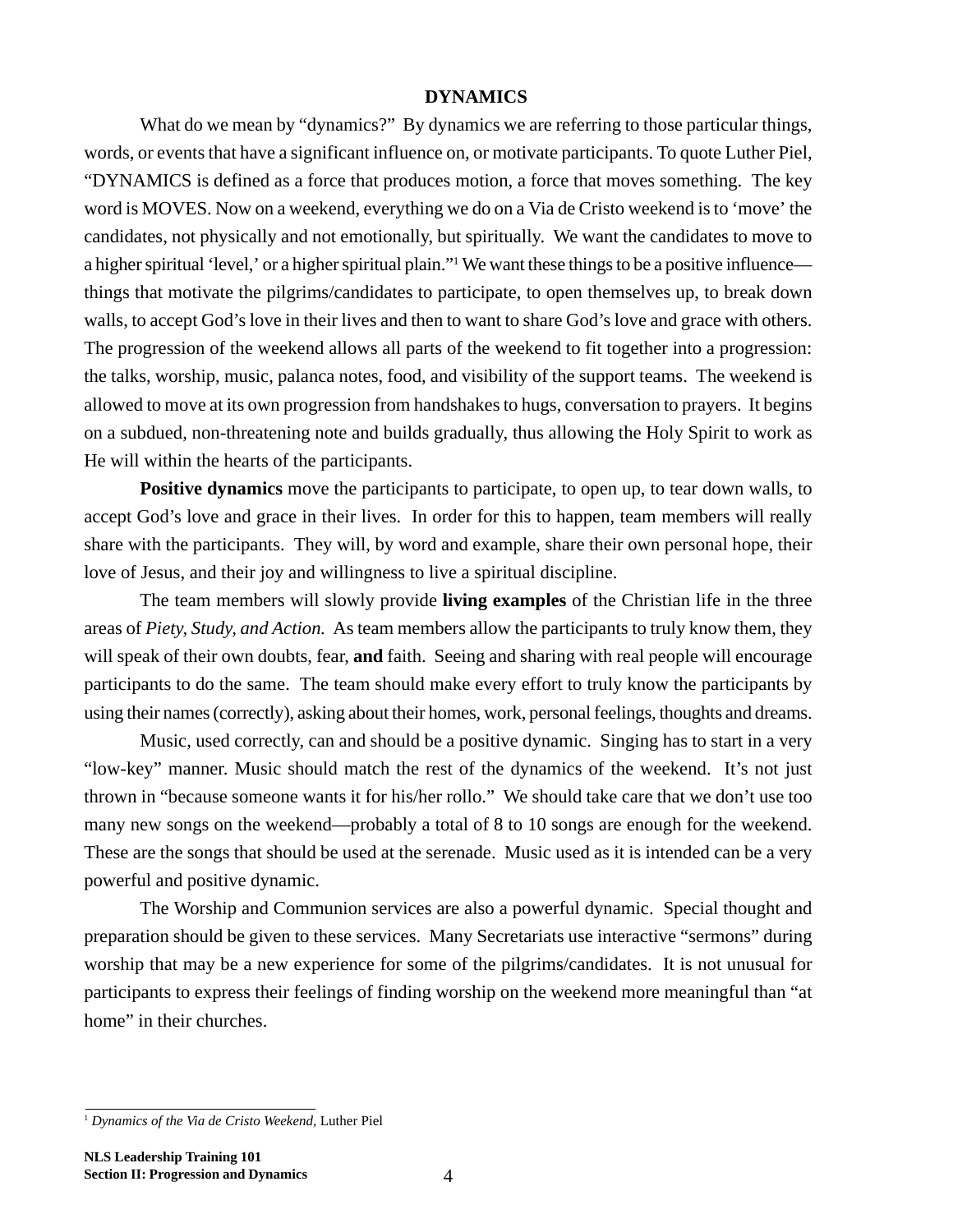**Negative Dynamics** do just the opposite of positive ones. Some of the things that can push a participant into a shell and defeat the objectives of the weekend include:

Intimidation: Anything that puts people on the defensive;

Confusion: Disorganization, wasting time, arguments;

Secrecy: Whispering, evasive answers, **not being honest;**

Bragging: In talks, conversations, or discussions;

Irritations: childish actions, physical discomfort, and lewd behavior—even in jest. (If you have **any** doubts about whether or not a joke is appropriate, **don't use it!**);

Charismatics: Speaking in tongues.

Fatique: Lack of sleep or rest time.

Theological Error: Misquoting the Bible, misinterpreting the role of VdC within the church, *e.g.,* "I was baptized as a baby, but I finally became a Christian on my Via de Cristo Weekend."

Uninteresting Talks: long lectures, sermons, off the subject, being too clever, too complicated;

Overly regimented: "brain washing," lack of free thought, feeling manipulated, "boot camp;"

Fear of change: the three most used words in the Lutheran language.

Fear of being "Put Down": Worrying about saying something dumb.

#### **PROGRESSION OF THE WEEKEND AND THEMES**

(Note to the presenter: page 15 can be used as a handout or overhead transparency to help explain progressions.) Before the team comes to the weekend, it should already be a Christian community. By Thursday night, a formed community should be awaiting the arrival of the participants. How does the team achieve this unity? Through a series of team meetings held prior to the weekend. It is, therefore, vital that the team members be committed to attending and fully participating in the team meetings during which there will have been sharing, understanding, sharing in liturgy, song, and worship. If a team member cannot, or is unwilling, to commit to team meeting attendance, then perhaps this is not the weekend that (s)he is being called to serve. This is also true of commitment to be in attendance for the **entire** weekend. By no means should a professor **ever** leave the weekend except in the case of a dire emergency.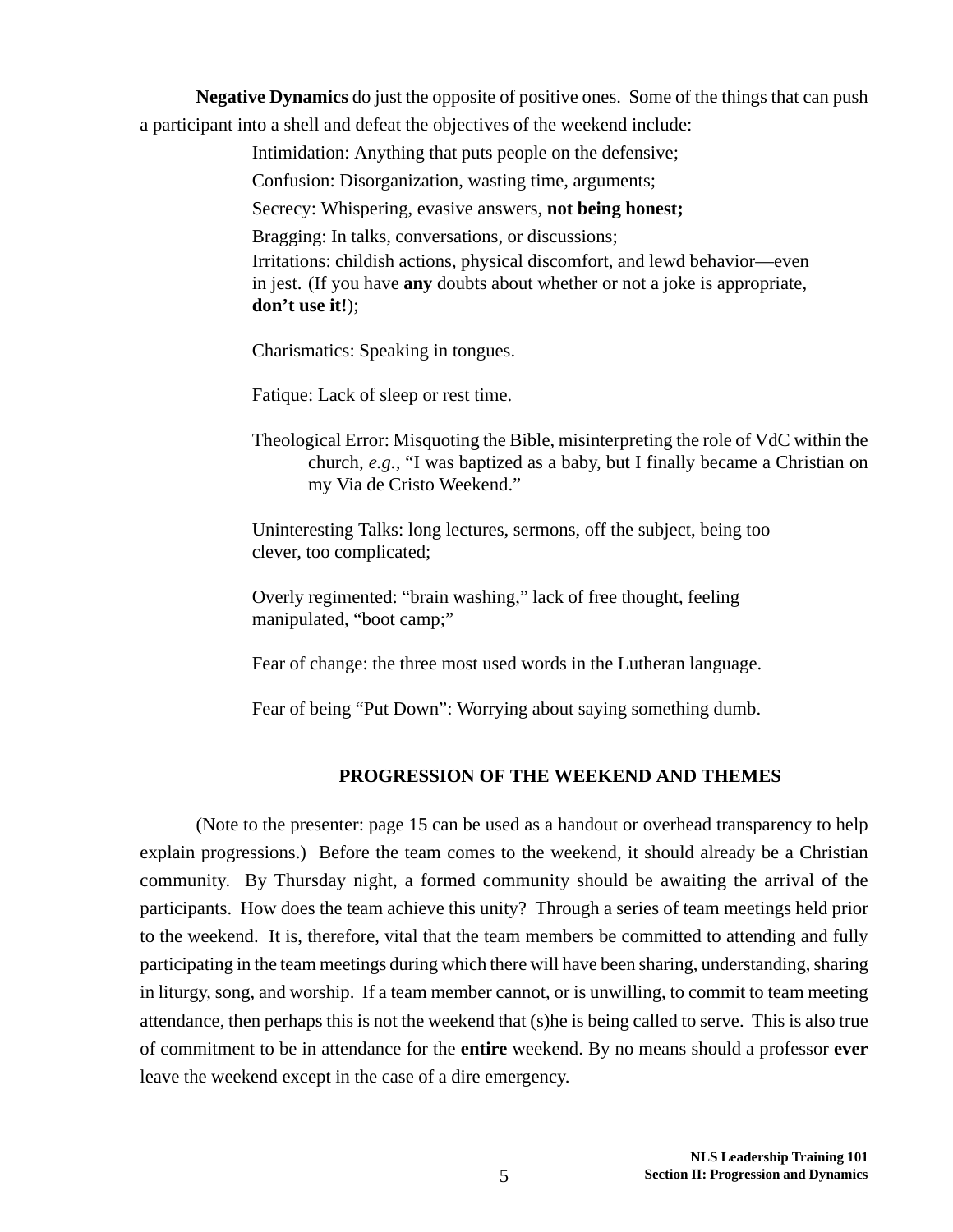All this is done so that, beginning on Thursday night, the team members are ready to spread out and incorporate the participants into their community—thus forming a larger community. The first job of a team member is to welcome the participants and draw them into the caring environment.

#### **THURSDAY EVENING**

Thursday begins the preparation process for the weekend. The question presented through the 1st Meditation (Know Yourself) and the 2nd Meditation (Prodigal Son) is **Who Am I?** *The Way of the Cross* may or may not be presented this evening. (Many movements have moved this to Friday evening.) **Emotions** are apprehensive and introspective. Silence is introduced here. It can be a very effective dynamic on the weekend. Many scripture passages affirm silence. It can be useful before and during chapel, around the altar, and before discussions in the rollo room. On Thursday evening we use it to encourage the individuals to seriously explore their own lives.

#### **FRIDAY**

#### **(Focus: A call, a beautiful calling)**

On Friday, **the first day,** the intent is to continue bringing the participants face-to-face with themselves. The continuing question remains, **Who Am I?** Through the chapel meditation, *The Three Glances of Christ,* we hear about three people on whom Christ directed his gaze; each responded differently.

The content of the five talks (*Ideal, Grace, Laity, Grace in Action*, and *Piety*) on Friday present the ideal of living a life of grace. The progression is from the "non-spiritual," philosophical *Ideal* talk to the key talk in the method of the weekend—the *Piety* talk. This talk is the first to include "personal testimony." Normally a change in the atmosphere of the weekend will be evident after the *Piety* talk.

The **emotions** of the day will be tense, nervous, eager, from the head not the heart. The job of the table leaders will be to help form a community at the table. At first a false community will form with everyone "being nice." Later, as table members get bold enough to express their differences, the table leader will become a positive dynamic in the process if (s)he will share honestly, listen attentively, and encourage others to do the same. As this process begins, a true table community will be formed, and the natural table leaders will begin to take over. These leaders are, and should be, the true leaders at the table.

We intentionally keep the weekend subdued on Friday until after the *Piety* talk. If we build too fast, we can lose some of the participants. Persons who are slower in reacting to the weekend may be disturbed by the emotion others are showing and may even begin to feel isolated and outside the community.

On Friday evening is the first Decuria. Now we begin to shape the whole community with all participants involved together. If there are participants who have shown an interest in counseling, they should be encouraged to seek out a spiritual director.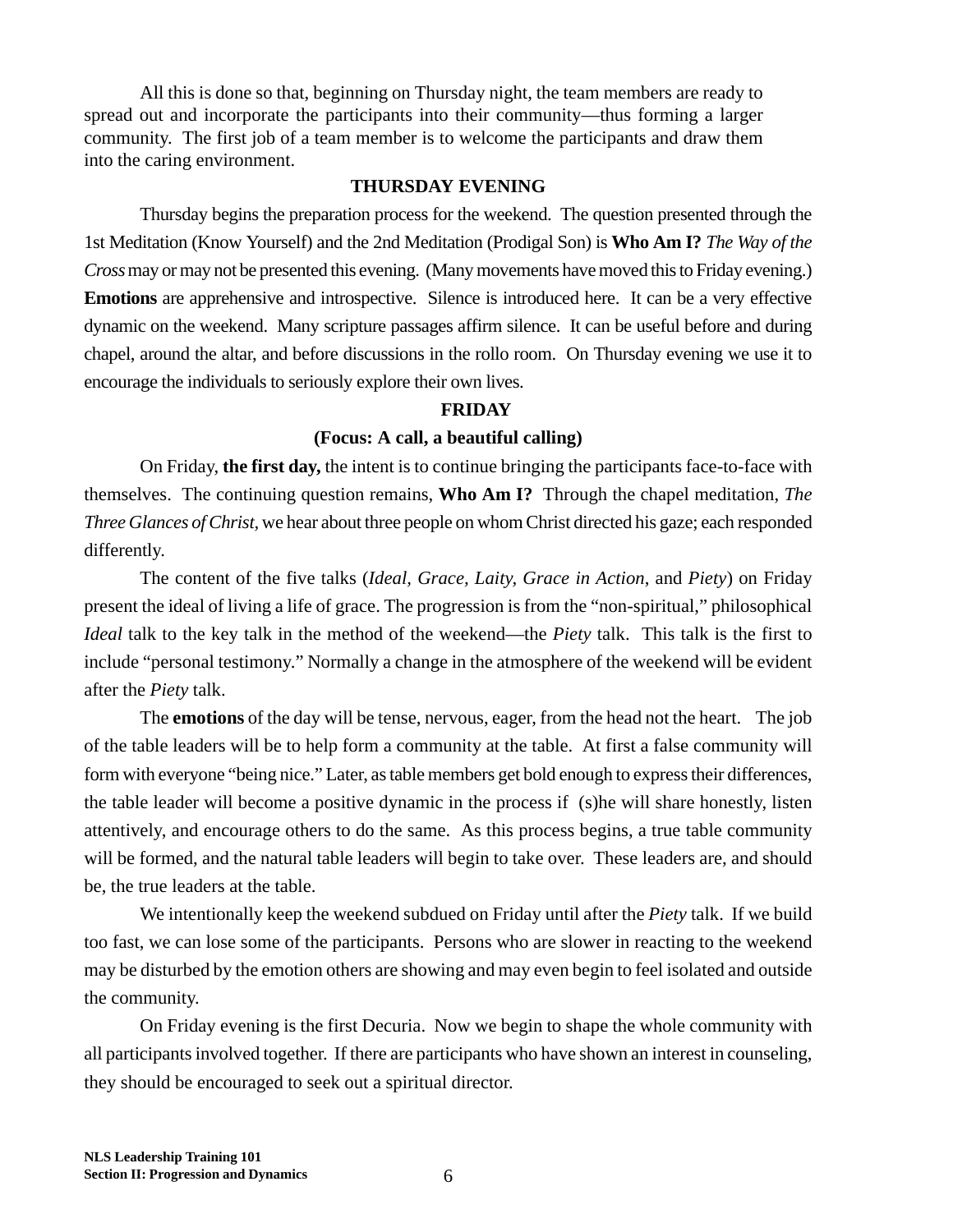#### **SATURDAY**

#### **(Focus: Individual, personal, "how to")**

On Saturday, **the second day,** the talks are geared toward answering the question of **how to personally live the life of grace.** Participants may be wondering if they can really attain the ideal of a conscious growing life in Christ. Prayer is introduced as a personal conversation with our brother Christ.

Chapel is begun with the meditation, *The Figure of Christ.* Here the emphasis is on the humanity of Christ, the Christ who is living now, and on the personality of Christ that attracts so many. Today the talks (*Study, Sacraments* or *Grace Filled Days*, *Apostolic Action, Obstacles to Grace*, and *Leaders*) move into how the participants can do it. In the *Leaders* talk, each person is inspired to recognize his/her potential to become a leader.

Each table is asked to make a chapel visit during the day. Here we encourage the dynamic of freedom—freedom to speak or to be silent.

**Emotions** are at a crossroads; they are mixed and emotionally drained. There is expectation and joy.

#### **SUNDAY**

#### **(Focus: Presence in world, relations with other Christians)**

On Sunday, **the third day,** our thoughts are projected out into the world. We are told **how we can bring Christ to the world in which we live**. It is a call to apostolic action. The day begins with the meditation, *Christ's Message to the Participant.* We hear that Christ has called and chosen us.

The talks of the day (*Environment, Life in Grace, Christian Community in Action, Total Security* and *Fourth Day*) present the Via de Cristo method - how to operate a successful approach to Christian life. These instructions must be as clear as possible.

**Emotions** often include joy, tiredness, saturation point, concern about the 4th Day, hearts on fire, or questioning if the mountain top experience can be maintained.

The tight structure has been loosened, and the mechanics of the service sheet aren't very exciting. Team members sometimes feel as though the whole weekend is falling apart. The energy level of the pilgrims/candidates has heightened, but the energy level of the team has dropped off. We must be accepting of those who seem not to have gotten the message. The spiritual encounter must remain between the participant and God. Beware of judging whether or not a pilgrim/candidate "got it" by how many Kleenex (s)he has used!

The team must keep taking notes, keep discussing and encouraging. They must help the pilgrims/candidates with the service sheet, suggesting a realistic commitment. *The success of the weekend is measured only by how well the participants attend group reunions after the weekend.*

At the closing, the participants discover the greater community and are encouraged by the fact that these people really care and are actively living in the Fourth Day.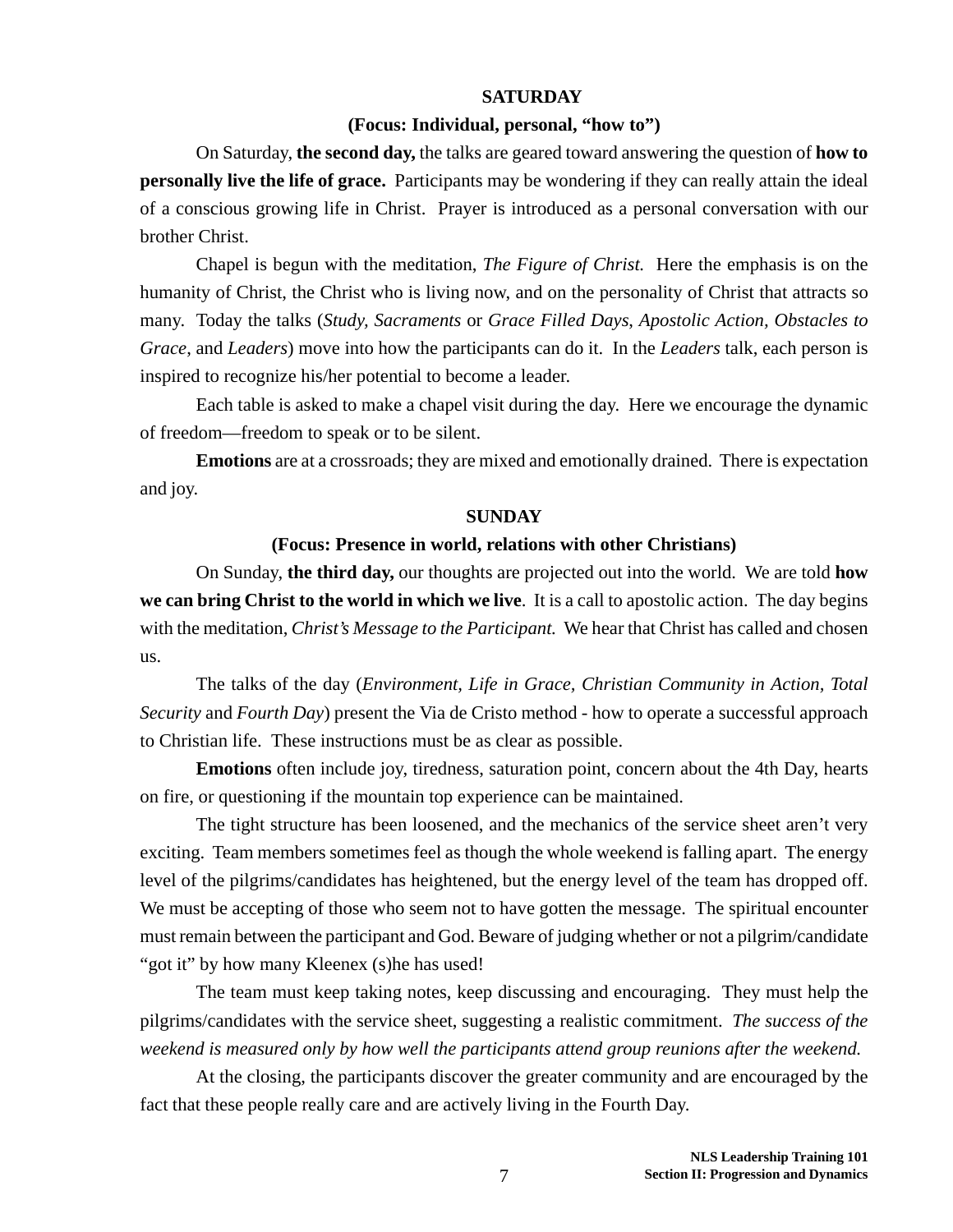#### **Circles**

The dynamics of the weekend are directed at expanding circles. On Thursday evening, the individual's circle is about 18 inches—the size of one individual. The pilgrims/candidates are often nervous and unsure of what's going to happen. We should do everything possible to respect that circle and to help the individual feel more comfortable. How many times have you heard the words, "If I had had a way to get home, I would have left Thursday night!" Silly games can be a real turnoff. There should be no hugging by the team. Everyone should be quietly casual.

On Friday, we see a circle form that's as big as the table, about eight feet. This will be particularly evident as the table begins to work on their first poster. We want that table to build as a group and to form into friendships.

By Saturday, hopefully, the circle will have become the size of the rollo room. By Sunday, we want it to be as big as the world.

#### **Additional Information**

Individual sheets depicting Positive Dynamics", "Negative Dynamics", "Progression and Dynamics Chart" are provided at the end of this section. It is suggested that they be used as handout materials.

The first section of the "Progression and Dynamics Chart" should be read across from left to right. Note that the first talks of each day appeal to the intellect. The second talks of each day deal with living the life in grace. The third talks deal with the will to act; the fourth, obstacles to living in grace; and the last talks of each day, matters of the heart (Dedication to Christ and His work.) The second section of the chart follows the same process, reading from left to right and capsulizes how each topic is addressed each day.

#### **Resources and suggested additional reading**:

*The Essentials of the Via de Cristo*, NLS, 1997 *Ed Kutay's "Dynamics of the Weekend",* NLS, 1999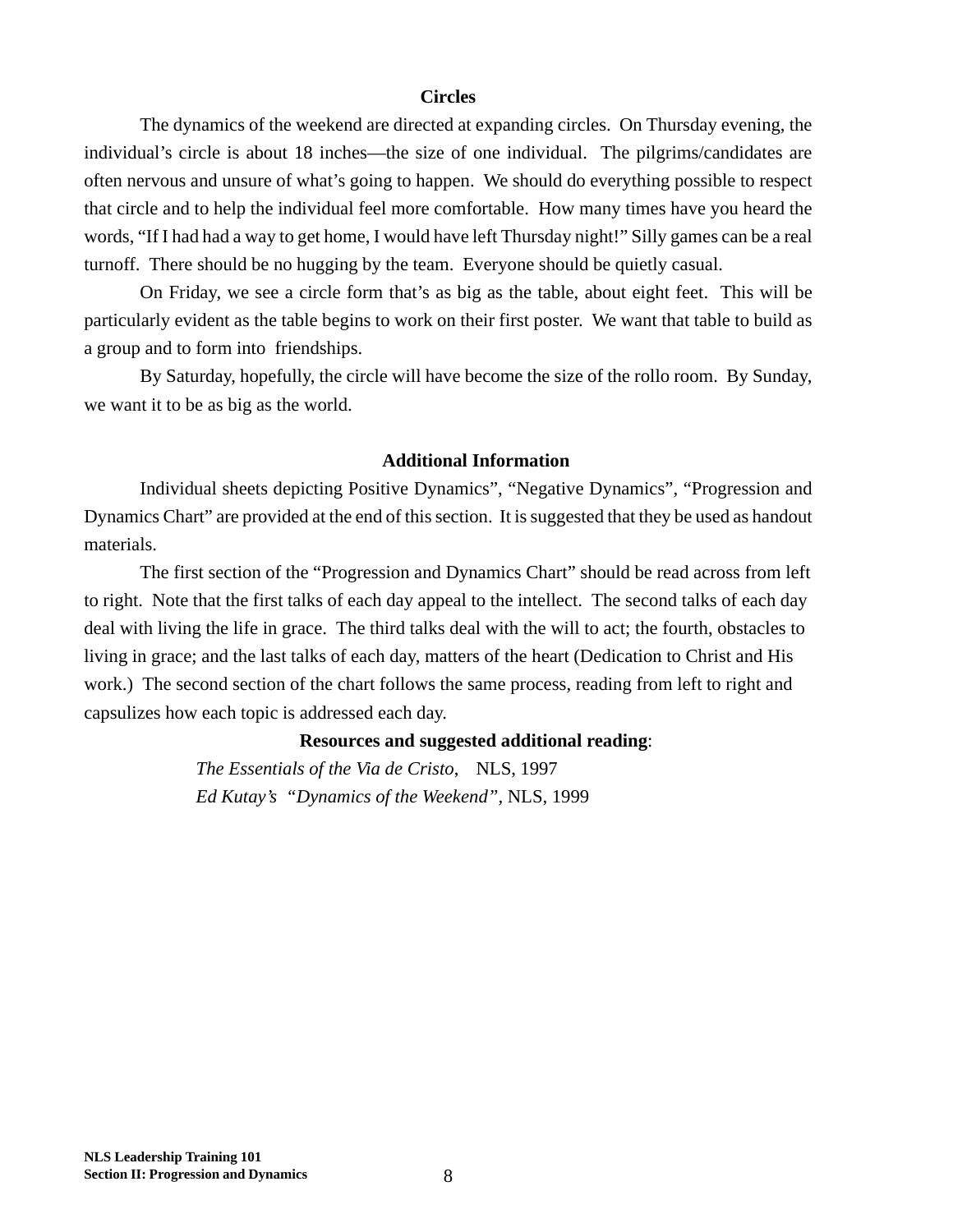#### **POSITIVE DYNAMICS (Things We Grow in Spiritually)**

- 1. Hearing our name; being part of our family, part of a church family, understanding we're part of God's family.
- 2. See others love us, loving ourselves, **truly** loving God, and sharing God's love with others.
- 3. Rote singing; relating songs to special experiences, thinking and meditating on the words, worshipping and praising God in song.
- 4. Reticent to talk; discussion in small groups, standing in front of a small non-threatening group, witnessing to groups and to others.
- 5. Hand shake, touch, enthusiastically reaching out, abrazzo.
- 6. Pray privately, pray together with a group, pray by one's self in a small group...lead in prayer.
- 7. Attend worship service, worship attentively, participate in worship, worship in spirit and truth.
- 8. Burdened with sin, understand God's grace and mercy, truly desire forgiveness, completely forgiven and free.
- 9. Friendly, see joy in others, understand source of joy, have and share the joy of the Lord.
- 10. Hear about God's grace; better understand grace, desire to live in grace...**Live** in God's grace.
- 11. Define ideals, understand ideals, desire the best ideal, make living in God's grace the ideal of life.
- 12. Priorities mixed up, understand what is important, apply the great commandment, priorities in correct order.
- 13. Define church; understand that **we** are the church. Understand the church's mission, help the church change the world for Christ.
- 14. Understand piety; utilize practices of piety. Grow in relationship to God. Turn our whole life over to God.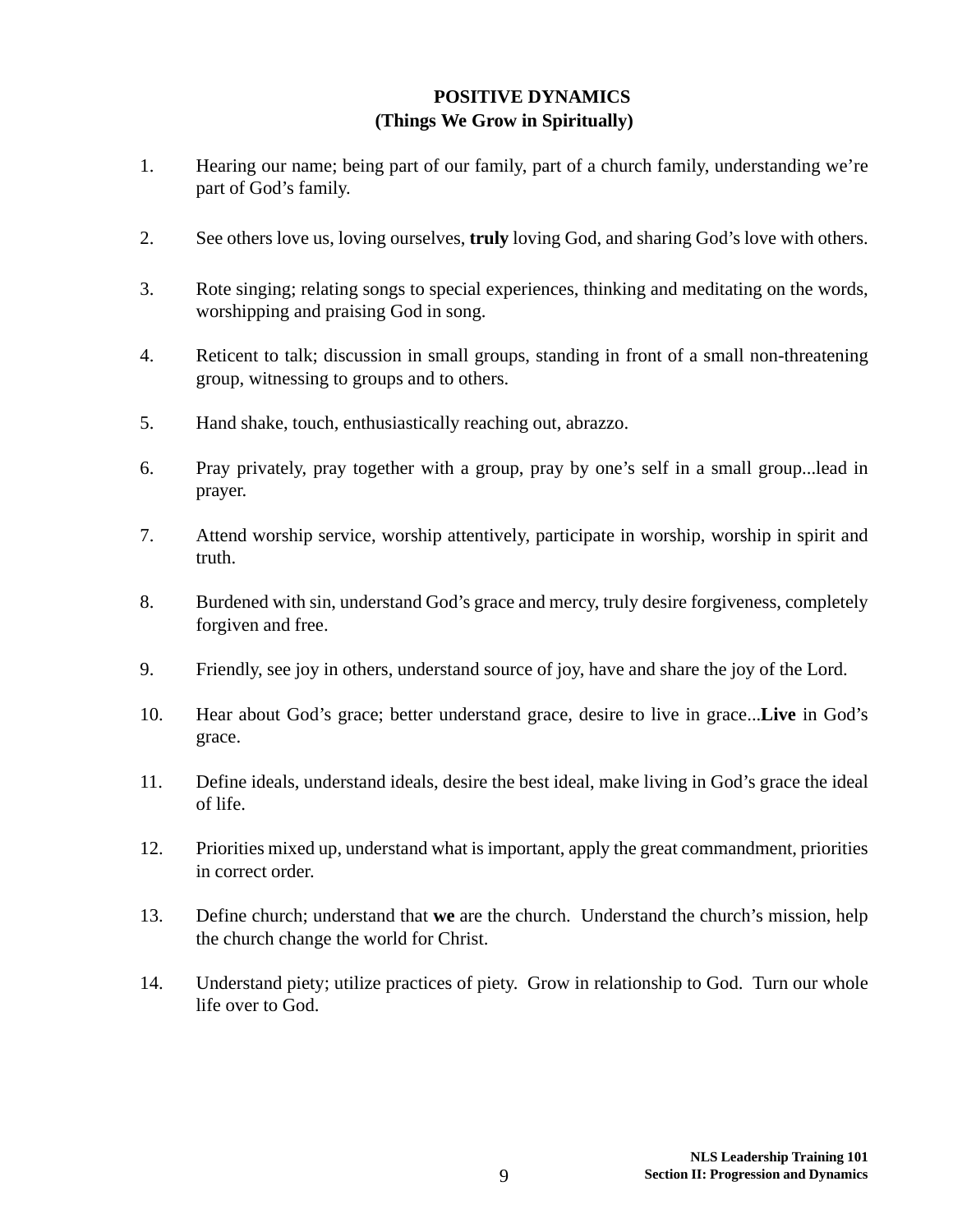#### **POSITIVE DYNAMICS (Cont.)**

- 15. Understand the need for study; learn how and what to study; **read** the Bible; develop a study program.
- 16. Understand need for apostolic action; learn procedures; desire to share Christ; practice apostolic action in daily life.
- 17. Understand Christian leadership; learn the qualities of a leader. Desire to grow as a Christian leader; develop and implement a program to **grow.**
- 18. Understand the Via de Cristo concept of environment. Desire to be God's person in your own environment. Learn what to do; change your environment.
- 19. Understand Christian community; desire to become a part. Learn what to do. Be **active** in the Christian community.
- 20. Persevere. Persevere! **Persevere...PERSEVERE!**

#### **NEGATIVE DYNAMICS**

**Intimidation:** Anything that puts people on the defensive.

- **Confusion:** Being unorganized, wasting time, arguments.
- **Secrecy:** Whispering, evasive answers, not being honest (lying).
- **Bragging:** In rollos, conversations, discussions.
- **Irritations:** Childish actions, physical discomfort.

**Charismatics:** Speaking in tongues

Fatigue: Lack of sleep or rest time.

**Theological** Misquoting the Bible, *e.g.,* "When I became a Christian on my Via de **Error:** Cristo weekend"

**Uninteresting** Long lectures, sermons, off the subject, complicated sharing, trying to be **Rollos:** clever.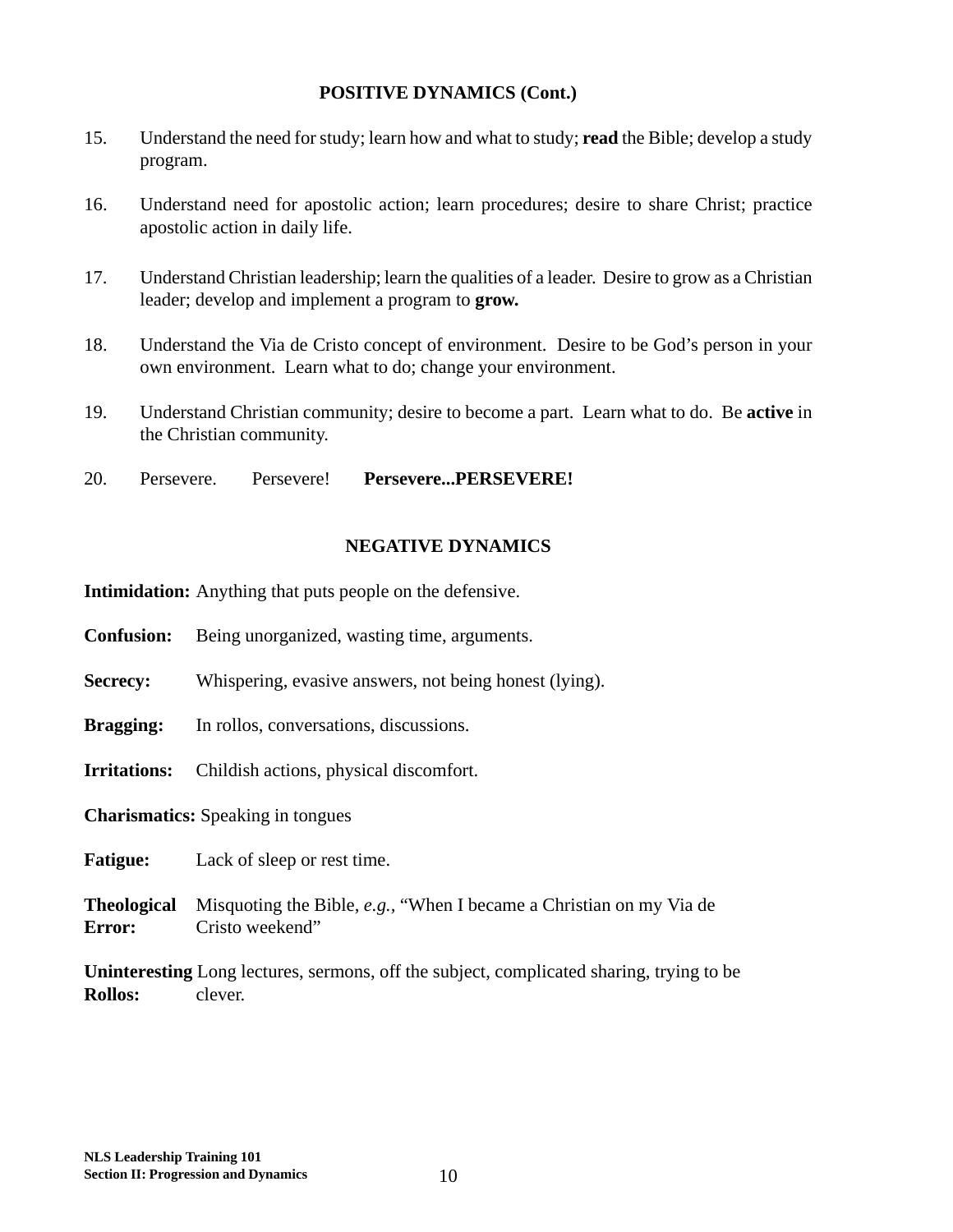**Overly** Overly controlled, insufficient freedom, giving the impression of "brainwashing". **Regimented:**

**Fear of**

**Change:** Three most used words in the Lutheran language

#### **Fear of Being**

**"Put Down":** Worrying about saying something dumb.

#### **PROGRESSION AND DYNAMICS CHART**

| <b>Theme</b>                            | Friday          | <b>Saturday</b>           | <b>Sunday</b>                 |
|-----------------------------------------|-----------------|---------------------------|-------------------------------|
| Intellect                               | Ideal           | Study                     | Environment                   |
| Living the Life in Grace                | Grace           | Grace-Filled Days         | Life in Grace                 |
| The Will to Act                         | Laity           | Action                    | Christian Community in Action |
| <b>Overcoming Obstacles</b><br>to Grace | Grace in Action | <b>Obstacles to Grace</b> | <b>Total Security</b>         |
| Matters of the Heart                    | Piety           | Leaders                   | Fourth Day                    |

#### **SEVERAL PROGRESSIONS OCCUR OVER THE COURSE OF THE WEEKEND**

|                             | Friday                | <b>Saturday</b>           | <b>Sunday</b>               |
|-----------------------------|-----------------------|---------------------------|-----------------------------|
| <b>Family Relations</b>     | God is My Father      | Jesus is My Brother       | Everyone is in My Family    |
| <b>Our Personal Circles</b> | Eight Feet (My Table) | The Rollo Room            | The World                   |
| Growing in Grace            | Hearing about Grace   | Desiring to Live in Grace | Living in Grace             |
| The Larger Community        | Prays for Me          | Serenades Me              | Greets Me at Clausura       |
| Getting to Know Jesus       | He Calls Me           | He Reveals Himself to Me  | He Sends Me<br>as His Agent |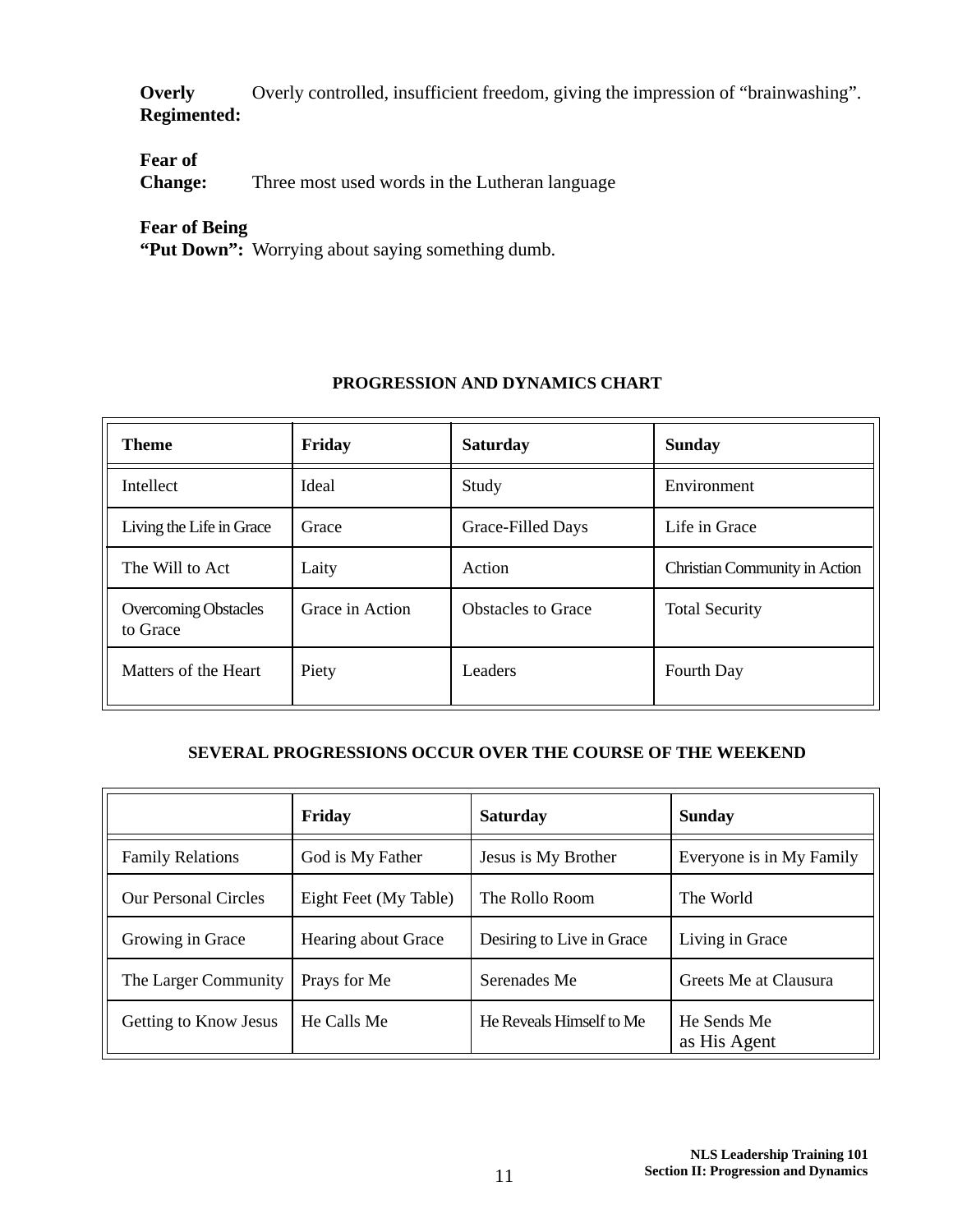#### **Section and Title: III. PRAYER AND SACRIFICE**

- **A. True Definition of Palanca**
- **B. Letter Palanca**
- **C. Optional Expressions of Love and Support**

#### **Length: 15 Minutes**

#### **TRUE DEFINITION OF PALANCA**

To begin this section of your training about Prayer and Sacrifice, we need to give the meaning of **Palanca** (pah **lahn** kah): "a direct word from the Spanish, meaning 'lever.' In the Via de Cristo, it means an outward expression of agape love through prayer and sacrifice which is offered to God in petition for grace, so that as apostles, we may accomplish more than we would be capable of otherwise."<sup>1</sup> The true meaning of Palanca is "the lever that lifts." The lever that lifts a weekend is prayer. It is the heart and life of the Via de Cristo movement and undergirds the whole weekend. It is responsible for more than we can begin to comprehend. There really is no Via de Cristo movement without prayer. It is the first and most basic step underlying all our human efforts. We know there is no substitute for prayer. Before, during, and after a Via de Cristo weekend or any undertaking of a Via de Cristo community, there is prayer. "When the pilgrims/candidates find out about the 72 hour prayer vigil, it is a powerful dynamic."<sup>2</sup> In Matthew 7:7, as well as in many other places, Jesus tells us to pray.

*At this time the leader can tell if their particular community has a prayer chain or a 24 hour prayer vigil, etc., and explain.*

Prayer in its simplest form is the awareness of God. Awareness of God can be as simple as hearing from another that God listens. As was said before, prayer is the true meaning of Palanca.

Personal sacrifice goes along with prayer - hand in hand. Fasting is one example of sacrifice as is arising early or getting up in the middle of the night to pray. Another example is abstaining from a pleasurable activity for a time; each time you refrain from the activity, you're reminded to pray. Keeping a stone in your shoe during the duration of the weekend provides a similar reminder.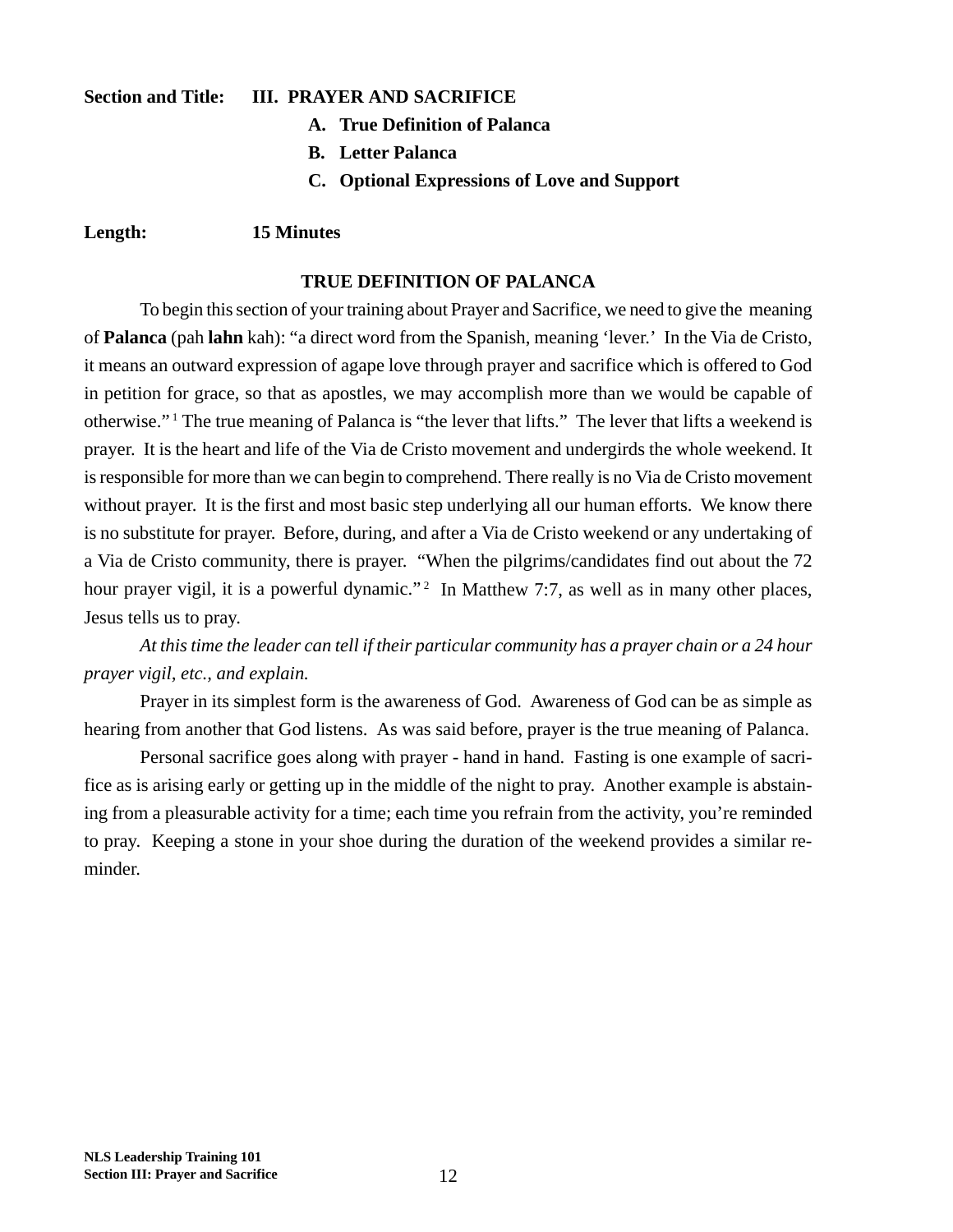#### **LETTER PALANCA**

Another form of palanca is letter palanca. This is a personal contact of community, family, friends and team members to the pilgrim/candidate **based in prayer and sacrifice**. (Without prayer, the letters are simply mementos). These letters are sent to the pilgrims/candidates to show the pilgrims/candidates they are loved and being thought of. It is vital that each and every pilgrim/ candidate receive at least one letter from a close family member or very close friend. The sponsor is usually in charge of procuring the letters from the family and friends of the pilgrim/candidate they sponsored. The content of the letters is only to be a show of the love and support one has for the pilgrim/candidate. In addition, all team members should sacrifice their time and energy to write each and every pilgrim/candidate a short note of love and encouragement.

#### **OPTIONAL EXPRESSIONS OF LOVE AND SUPPORT**

Other optional expressions of love and support are as follows: the making of banners (to be used on weekends), small handmade gifts for all the pilgrims/candidates, baked goods, cooking meals, helping out in whatever way you are needed, and, money. The list can go on and on. It is important to understand that sometimes these expressions of love can be mishandled. "Palanca" can be misapplied when the team spends an inordinate amount of time before and during the weekend doing "cutesy" nametags, bookmarks, book covers, envelopes, etc. It is especially sad when someone spends \$10 at a bookstore and calls it palanca. Gifts are nice and can be a meaningful addition, but they become palanca **only** when serious prayer and sacrifice have been devoted to them.

Each Via de Cristo community has its own way of handling "Palanca". It is important to remember, however, that gifts and tokens become palanca by adding prayer and sacrifice. This point cannot be overstated.

*(Leader: Interject your own ways of handling palanca and add as required, within time constraints.)*

<sup>1</sup> *The Essentials of Via de Cristo*, National Lutheran Secretariat, 1997

<sup>2</sup> *Dynamics of the Via de Cristo Weekend,* Luther Piel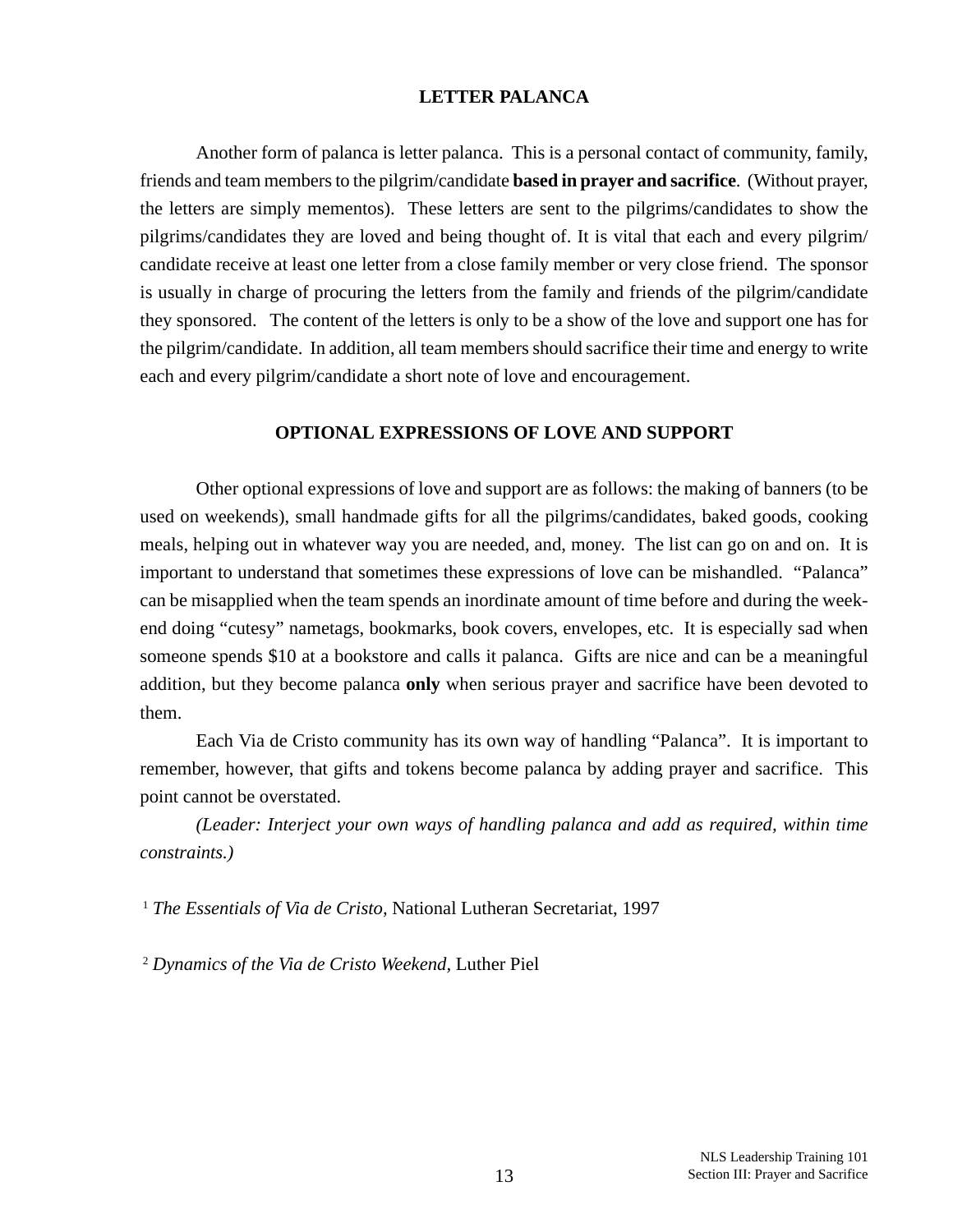#### **Section and Title: IV: GROUP REUNION**

- **A. Definition and Importance**
- **B. Purpose: Accountability and commitment**
- **C. Demonstration and Role Play**

#### **Length: 45 Minutes**

#### **INTRODUCTION**

The Fourth Day implies evangelization to us, and we encourage three activities to make living in the Fourth Day powerful. First is the use of small groups, called group reunion or reunion group. Second is the encouragement from larger gatherings we call Ultreyas. The third we refer to as spiritual direction. Group reunions and Ultreyas, which are ongoing processes of community building, will be covered in these training materials – Spiritual Direction will not.

#### **GROUP REUNION**

Group reunion simply means group meeting. Its primary discipline consists of weekly group meetings at a mutually convenient location; its primary commitment is for its members. The members use the Group Reunion Card or Service Card, often filled out on their weekend, tell how they are planning apostolic action, share how their piety and study are going, hold one another accountable, and lift each other up in prayer.

Reunion groups are very important in helping us follow Jesus. They are a place where we are held accountable for what we do, receive encouragement and support, give encouragement and support to others in the group, and are encouraged to share Christ with others.

The reunion group should have about 3-5 members in order to allow people time to share, yet keep the time short enough so everyone can make the commitment. You need to form real friendships. Be honest and open about your life in Christ. Each member needs to take the risk of being honest and open. Honesty requires us to share both the good and the bad. Help the group be a loving, caring, sharing community. Go to give of yourself and to get encouragement from the other members. The group is to be a place to receive support, so be sure you get support as well as give support to the other members. Be sure that prayer is an important part of the group.

#### **SEVEN CHARACTERISTICS OF REUNION GROUPS**

- (1) **Natural Friendships:** Friends tend to confide and be honest with each other. Friends make long term commitments, not just short term ones.
- (2) **Membership:** Ideally there should be three to five members. When there are only two members and one can't make it, there is no meeting. And if there are more than five, it can take too long for everyone to share their piety, study, and action. Usually, when a group gets over five members, it's best to break into smaller groups, even though it is hard to leave special friends.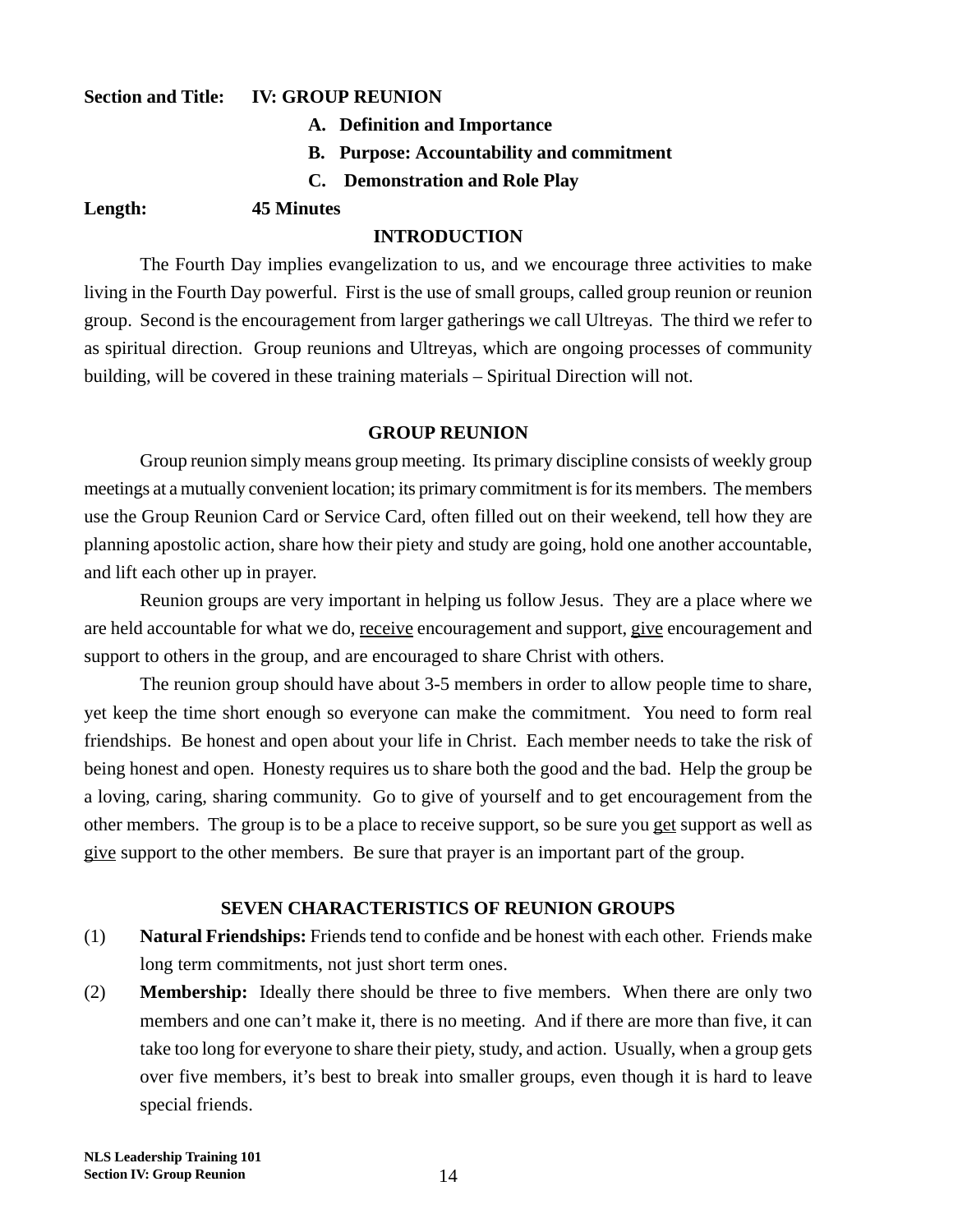- (3) **Regularity and Promptness:** The meetings should be scheduled for the same time each week so that, if a member should miss a meeting, he or she doesn't have to wonder when or where it will be. Promptness is important since it allows the members to make other commitments based on the meetings being on time. That means the meeting should start and finish on time. And promptness indicates that the members care about each other's busy lives. Don't regard the group reunion as just another meeting for it might become a burden. Rather, choose to let it be a high priority in your life. Wherever you decide to meet, make sure you have privacy and can pray comfortably.
- (4) **Seriousness:** This does not mean lacking in humor. Group reunions, however, are not a time for games and a lot of socializing, but rather a time of accountability and helping the members grow in Christ. They provide a time for helping your friends through sorrows, for sharing in their joys, for helping them with major decisions, and for helping them with their piety, study, and action.

(5) **Discretion and Confidentiality:** The information shared in the group reunions should not be shared with anyone other than the members. If things are shared randomly, the members might lose the trust of each other and may drop out of the group. Worse yet, they may never trust anyone again.

(6) **Sincerity:** The group reunion is not a place to brag about your accomplishments; rather, its purpose is to convert the world to Christ. Christ has given us a great commandment, and we need to take it seriously. Surrounding ourselves with small groups will enable us to share our Christ-centered-ness with others. We need to be sincere, honest and loving in our sharing.

**(7) Prayer:** Last, but not least. Prayer is the nucleus of the Via de Cristo movement. You should start your group reunion with the prayer to the Holy Spirit which is found on the appropriate page in your movement's booklet, and always end the meeting with individual prayers and possibly the Lord's Prayer as well.

The immediate objective of the leaders on the post-Cursillo® is to motivate and help new Pilgrims/ candidates find a group of friends to whom they can commit themselves and with whom they can form a Christian community.

#### **PURPOSE: ACCOUNTABILITY AND IMPORTANCE**

The purpose of the post Via De Cristo is to help pilgrims/candidates to be the church and to live in, and as, the church within the structures of the world. Reunion groups are one of the methods used to accomplish this goal. Eduardo Bonnin, founder of Cursillo® said, "We don't have reunion groups in order to get people to make a weekend. Rather, we hold weekends to get people into reunion groups."<sup>1</sup>

Basically, the aim or objective of the reunion group is to realize the vision that is presented during the three days. Hopefully, it will open up to each person the possibility of continuing this encounter with self, with Christ, and with his or her Christian brothers and sisters.

It is in the group reunion that we build one another up. We challenge one another to learn each day to act as our brother Jesus would.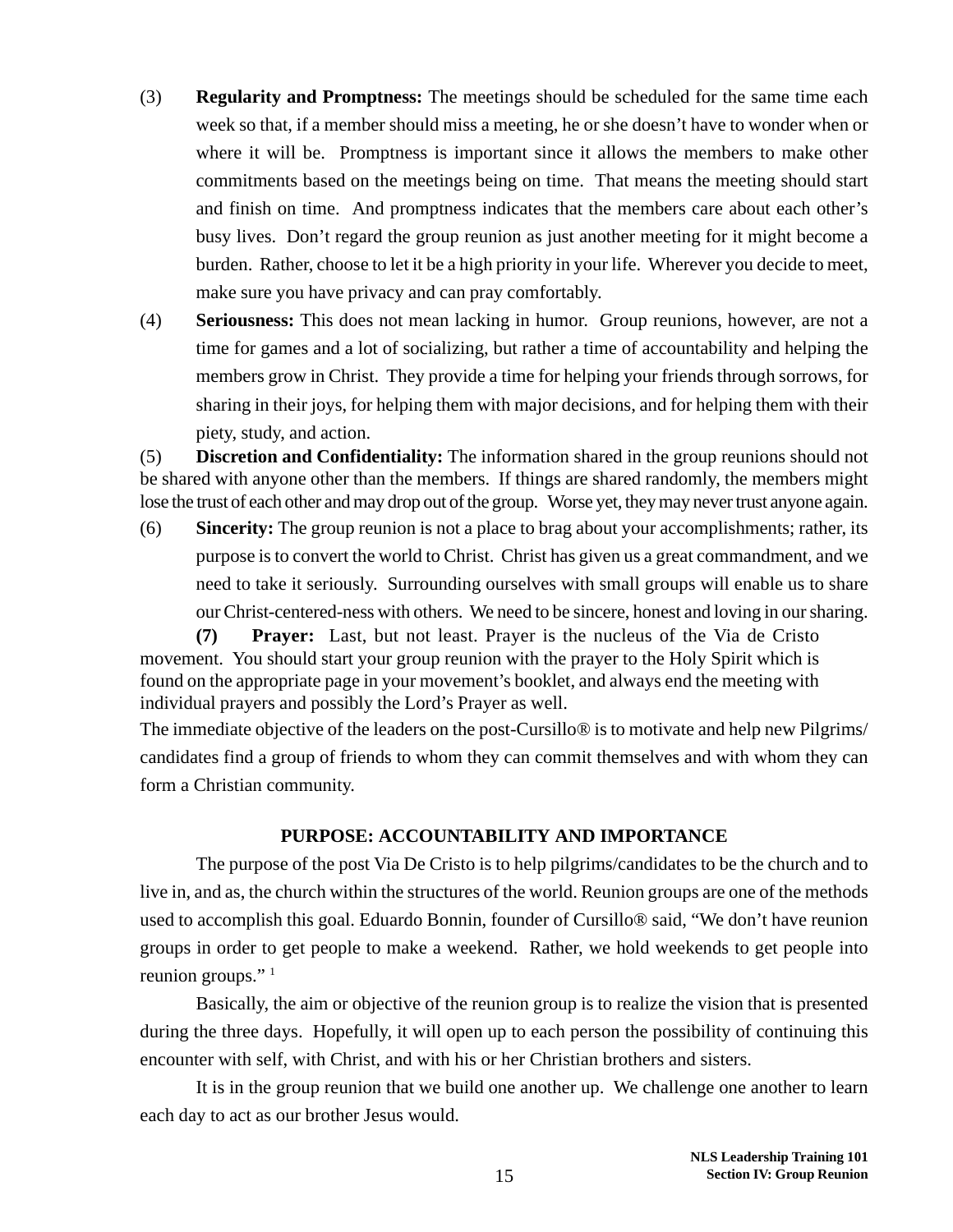The goal of the group reunion is growth in the following four areas: growth in friendship and fellowship, growth in study of the Bible, growth in apostolic action and growth in commitment.

The weekend experience is designed to make the pilgrims/candidates want to be witnesses for Christ and to live a life of evangelism. We cannot discover our gifts or minister to others in a vacuum. Reunion groups are very important in helping us follow Jesus. The reunion group is supposed to be a place where we are held accountable for what we do, a place where we receive encouragement and support, and a place where we encourage and support the other members of the group. We review our piety, study, and action on a regular basis. Reunion groups are small, gracefilled communities, and we need to feel this grace regularly in order to spread that grace through the way we live our own lives. The group reunion is a tool used by the Holy Spirit to help us live a life of grace in our environments.

Within this Christian friendship/accountability group, we nurture faith by talking about our behavior in our other environments and by encouraging Christian action. The most direct natural source of vitality in any group is to have a purpose and have its members committed to that purpose. Proclaiming a clear mission is one of the most effective ways of articulating a purpose, forming a community environment, and maintaining its growth.

The Group Reunion provides a means toward a goal. It is meant to encourage and increase both idealism and a spirit of charity in each of its members, and to help assure each person's perseverance therein.

The group reunion is a means for accomplishing Via de Cristo's goal of perseverance that is achieved by ensuring the fruit of the weekend and by nurturing and maintaining the Christian love and support we all need. When group reunion is lived, it becomes a Christian community affecting the world. What should distinguish Christians from others is our love of Christ and the joy and optimism that comes from knowing Him.

One of the goals of the reunion group is to build a real and close friendship among its members. There can be no closer friendship than one based on the common faith in Our Lord. Christ tells us that where two or three are gathered together in His name He will be there with us. So Christ does come to us in, and through, these group reunions. The reunions are something we do for His sake – something we should do prayerfully with dedication to Him, because He is present there with us.

Within group reunion we are really sharing our Christian life with our brothers/sisters. By this sharing, we encourage and uplift our fellow reunion mates; and they, in turn, encourage and uplift us. The sharing that takes place comes from the fact that we have the ability to share, the desire to share, and something to share. Sharing does not involve simply telling good things to each other, or sharing stories, but it is making others a part of one's life and participating in each other's lives. Basically, what we share is participation in an authentic (true) Christian community.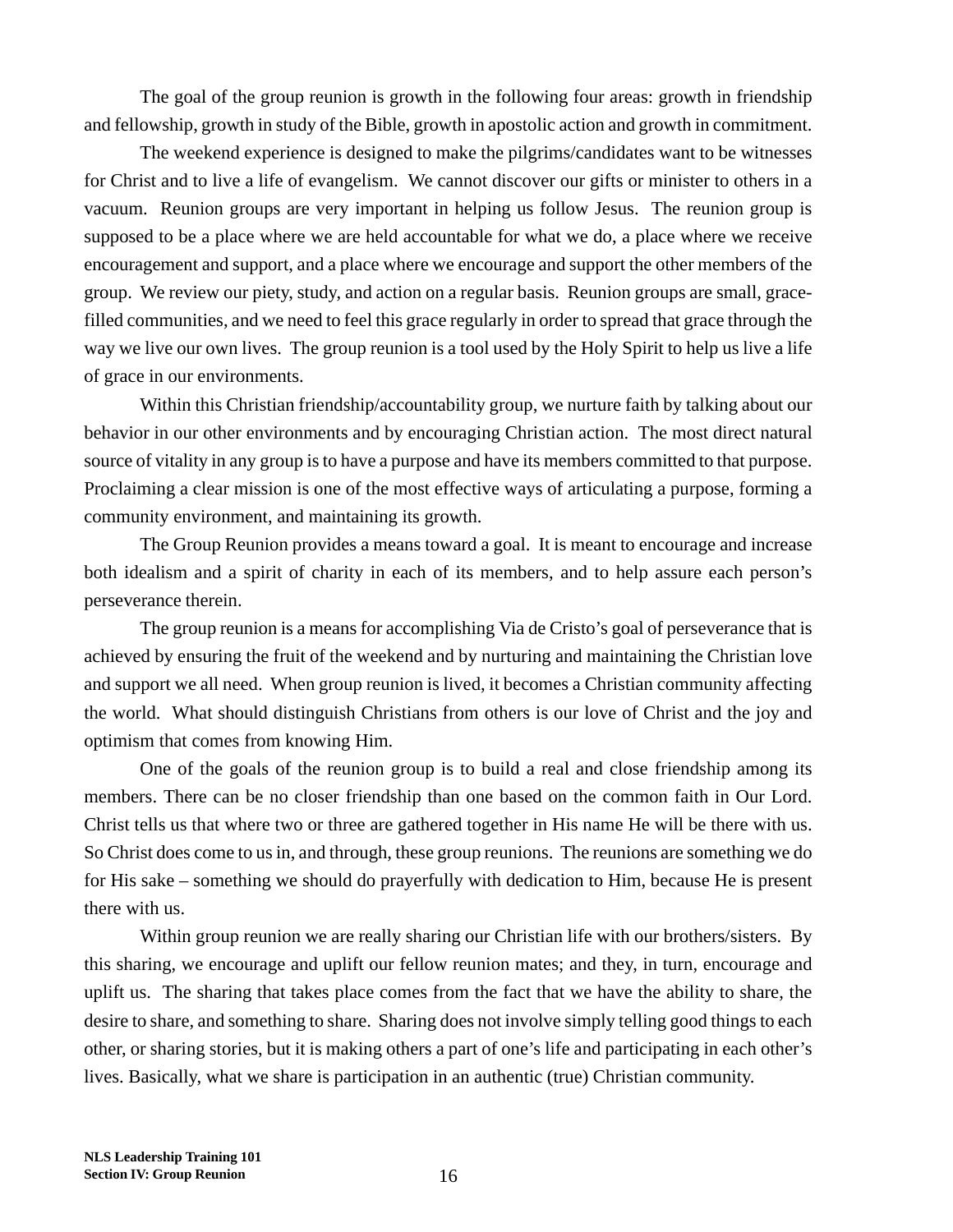There should be very little that would interfere with a member's attending the group reunion. Further, anyone who is willing to use the ideas of friendship and accountability as a means to being a better witness for Christ should be welcome to join a group reunion even if they have not attended a 3-day weekend. The group reunion need not be an overwhelming time commitment. Group reunion is an essential and valuable part of the Via de Cristo method and must not be neglected. God honors the commitment by increasing faith, hope, and love. God sends us into our daily lives with renewed courage and desire to bring the world to Jesus Christ.

In reunion groups we regularly review our piety, study and action. Through the group reunion we surround ourselves with the grace found in community with other Christians. Although we function in different ways, we continue to use the order for reunion and strive to keep the fire going by maintaining both honesty and openness and by keeping prayer as an essential part. We go to both give and receive.

The world sees leadership as power. Jesus sees leadership as service. Service does not mean slavery. The servant is free in love and operates from grace and from gospel. In the group we create a safe place. In safety there is healing, support and continued growth. Whenever a person feels safe, there is freedom for healing and growth. In the group, we confess our broken-ness to one another. We receive absolution from one another. In this small group community, we are willingly vulnerable to one another. Members of the group reunion remove the expectations, the preconceptions, the prejudices, the solutions, and the need to heal, convert, fix, solve, or control.

Our society is not conditioned to Christian community. No matter how well intentioned and devoted a person might be, it will always be difficult living out the Christian faith without the help, support and contact of other Christians. The work of the Via de Cristo is to help Christians become effective apostles and grow as saints. Via de Cristo believes that small friendship/accountability groups are building blocks for vital Christian community and for perseverance in the Christian life.

A reunion group can do this. The group can decide upon a project that involves the entire group. They can then tackle something that no one individual might do on his own. Through the group, they all might learn to bloom right where they are.

If the Via de Cristo weekends produce groups which are authentic Christian communities and they persevere afterwards, then the movement will achieve its purpose to build up the church and bring Christ into the environment. Our emphasis, then, must be to offer the pilgrims/candidates a method of living in friendship that is shared in a Christian way so that, as a consequence of their being Christian together, their apostolic life overflows into their life situations.

Some things that may cause a reunion group to fail are:

- (a) lack of commitment,
- (b) lack of confidentiality,
- (c) lack of time. Someone seems to use all the time with sharing all of his or her problems. The first item of business for the reunion group is to pray the Holy Spirit prayer, followed by going through the "Piety, Study, Action, and Your Closest Moment to Christ",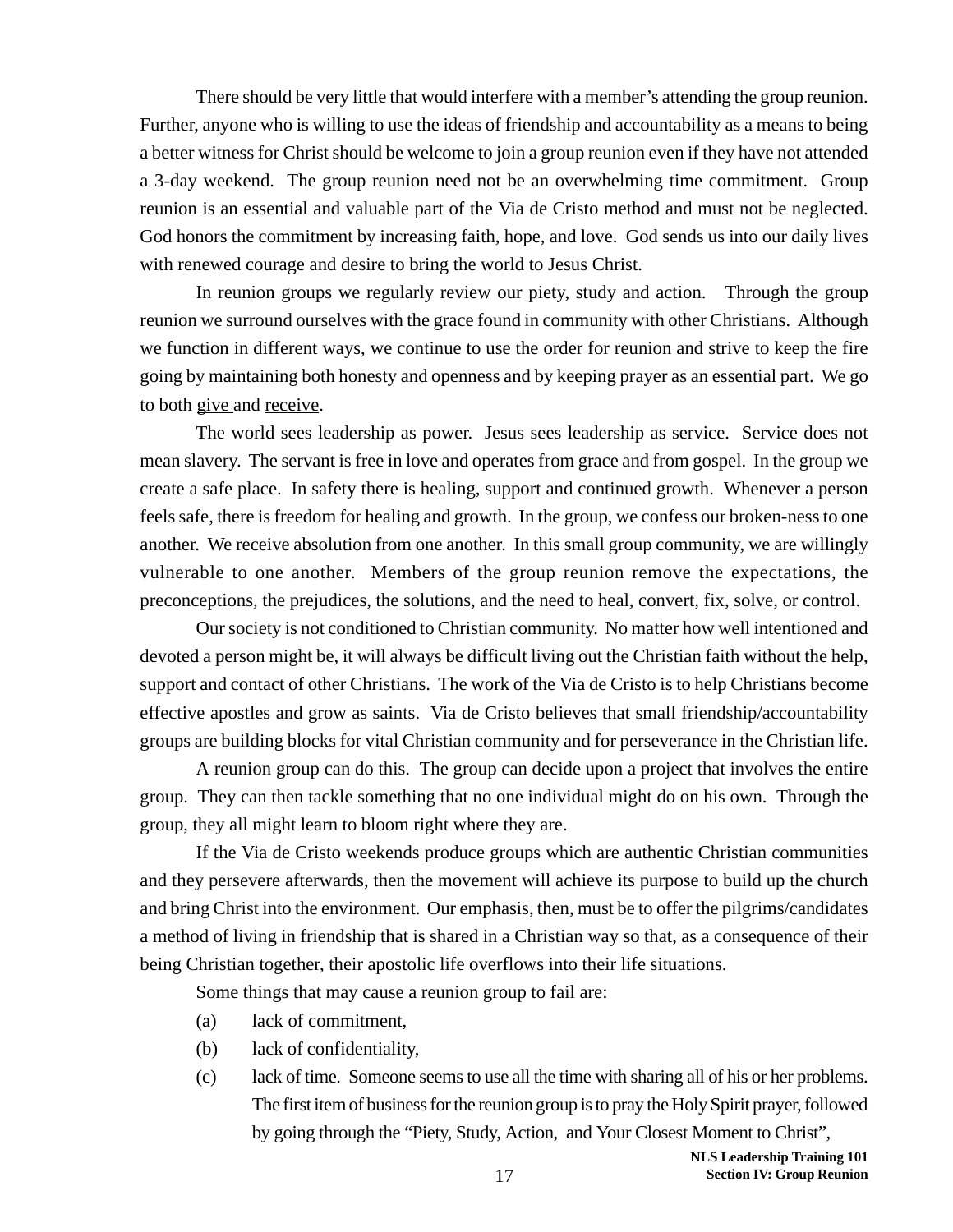- (d) lack of the right servant attitude. We are to go to reunion groups for what we can give our brothers/sisters, not what we can get out of it,
- (e) lack of depth with the sharing. Share what struck you, what you got out of the sermon, etc. and
- (f) lack of punctuality. This is being disrespectful to your reunion group.

In closing, the reunion group is the backbone of our Via de Cristo. We all know that the weekend would become just a beautiful memory, "a mountain top experience" and would soon fade into the past if we did not continue the weekend process through group reunion, ultreyas, team and other weekend participation. The intent of the weekend is to encourage pilgrims/candidates to maintain a Christian walk on a daily basis. We hope to help them to find their niche in their own church and community. We want them to continue their encounter with Christ and to be leaders in carrying the banner of Christ. We feel the way to accomplish this is through small close-knit groups. God intended that we have fellowship; and, from the very beginning of the church, this has been an important part of Christianity. The goal of the reunion group is to encourage each other to grow in faith and to lead a life balanced in piety, study, and action. Remember, an "isolated Christian is a paralyzed Christian."

#### **DEMONSTRATION AND ROLE PLAY**

A major function of the weekend is to teach the pilgrims/candidates the importance of Christian fellowship by being models of the strength that comes from grouping. We need to witness to them how our group reunions have helped us to grow spiritually, give us courage to be a witness for Christ, and learn to love one another.

How do you start a group reunion? Look around the room and see the natural friendships that you made during your weekend. Maybe one of them lives near you. Ask your sponsor about helping you find or start a group; it is part of his or her responsibility. You can even start a reunion group with some of your friends although they have not attended a Via de Cristo weekend since the purpose of the Via de Cristo weekend is NOT the weekend experience but rather group reunion. What better place to start a group reunion than at home among your friends at work or church? Together you can study the environments and help change the world for Christ.

We will now present a 15-minute demonstration of a group reunion.

<sup>1</sup> NLS Workshop on Group Reunion, 1994

**NLS Leadership Training 101 Section IV: Group Reunion**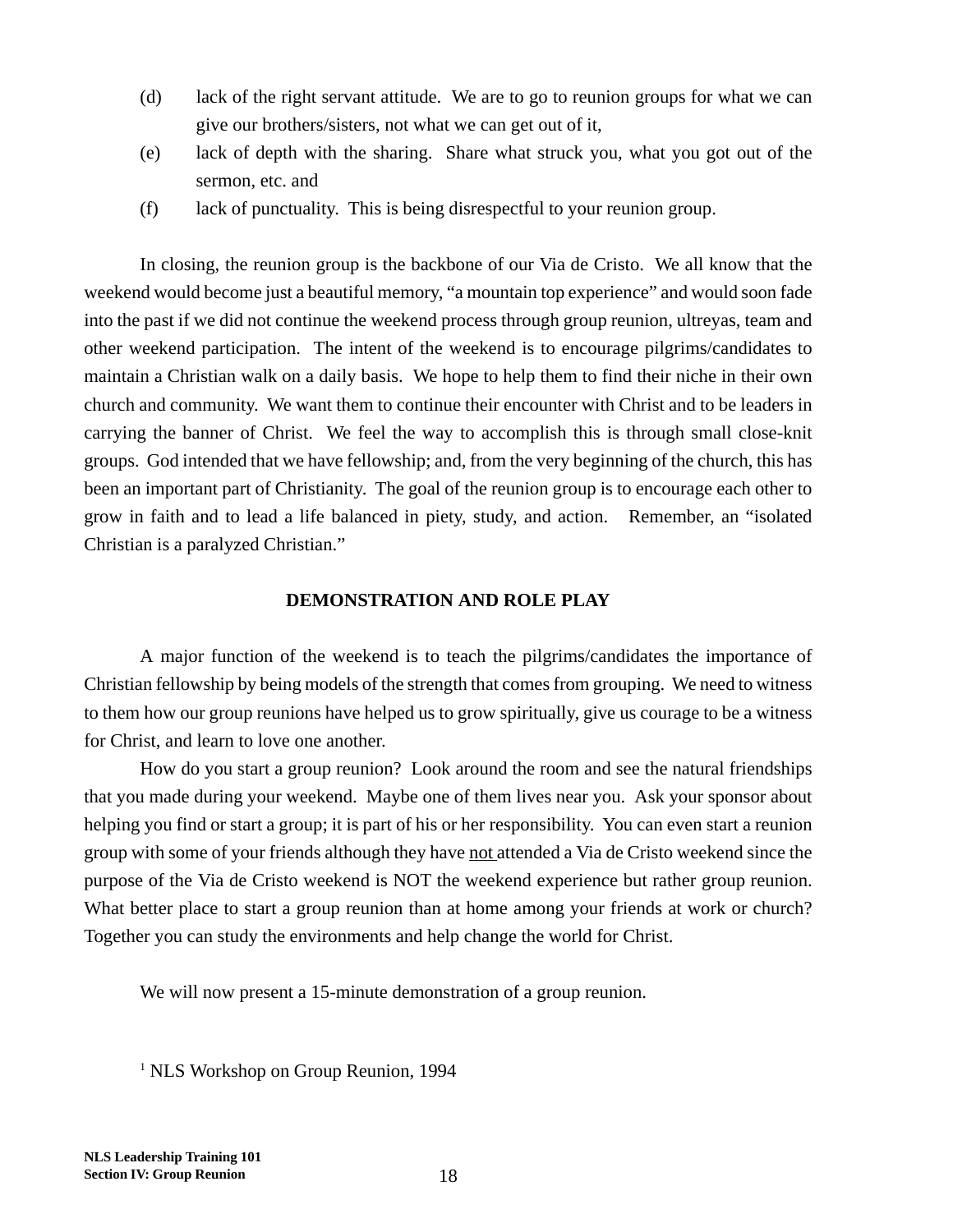#### **Section and Title: V. FOURTH DAY REINFORCEMENTS**

#### **A. ULTREYA**

- **1. Definition and Importance**
- **2. Community Support and Renewal**

| Length:                     | 15 minutes                            |
|-----------------------------|---------------------------------------|
| <b>Suggested Presenter:</b> | Post-weekend chairperson or ex-rector |

#### **DEFINITION AND IMPORTANCE**

Ultreyas, along with group reunions, serve as a way to build the Christian Community in the Fourth Day. Ultreyas are, in fact, reunion groups for reunion groups. The Fourth Day does not just happen. It happens because a pilgrim/candidate has been inspired or renewed on the weekend and then becomes a part of the wider, loving, caring, and existing community. During the Fourth Day talk (Total Security) we try to show ways that a pilgrim/candidate can participate in the Fourth Day. We talk about the importance of group reunion, the sponsor, and how the community itself can help individuals continue by getting involved in group reunions and Ultreyas. We talk about going to Leaders school so that the pilgrim/candidate can also be on a team in the future.

A quote from the Catholic Cursillo® Leader's Manual says, "For most people, the 3-day weekend is the centerpiece of the Cursillo®. The unspoken assumption is that, if we get this part of the Cursillo® method right, the rest will fall into place. This assumption is quite wrong. The real centerpiece of the Cursillo® movement is the Fourth Day. The 3-day weekend is a catalyst to inspire and empower Christians to understand and live out their apostleship - to be witnesses for Jesus Christ in the world. A vital witness after the three days and into the Fourth Day is the aim and focus of the Cursillo® as a whole."

This view puts a heavy emphasis on planning. The goal is literally to change the world for Christ, and to do this through Christians empowered by a vision for apostolic action. The whole movement must be continually under-girded by prayer, study, and action in order to be properly guided. Via de Cristo will help the pilgrims/candidates see that the way to become enriched is to be an enriching influence in their environments and to be apostles for Jesus Christ.

Fourth Day activities are the glue that binds the parts of the body together and helps create unity of the body.

The simplest description of the Ultreya is a meeting of Group Reunions. Here we share our witness together to the life in grace, and we challenge each other to persevere on our journey to a deeper relationship with Jesus Christ. While the primary Group Reunion meets weekly, Ultreyas are usually held monthly. At the Ultreya you will reaffirm friendships you made on your weekend. You will also make many new friends and receive both encouragement and support.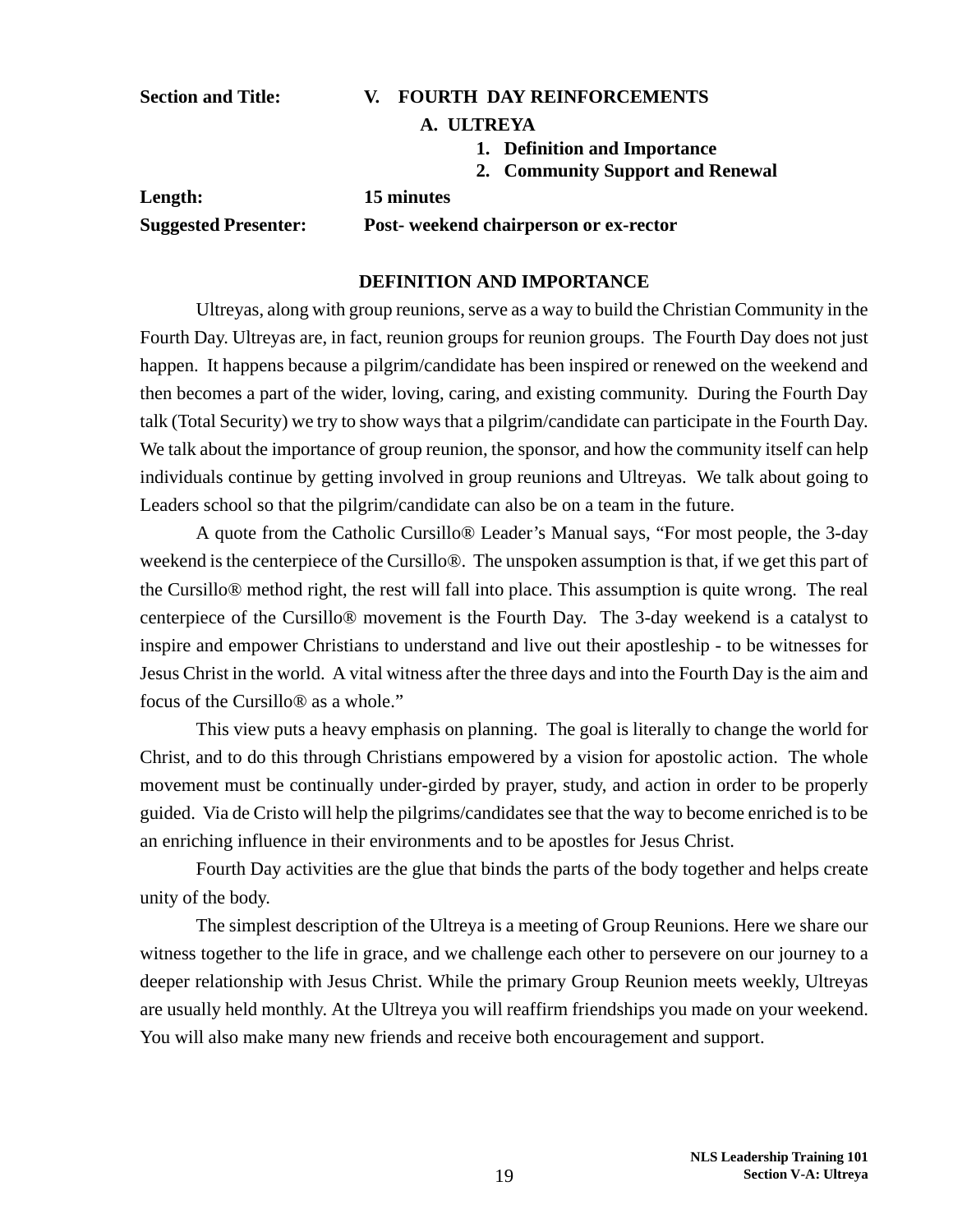The Ultreya helps us to take many of the steps on the road to perseverance. For new participants, it is a place to discover what the Group Reunion is like. The Group Reunion is not learned in only one or two attempts. It requires a period of time so that its rhythm becomes a method of life. The Group Reunion is but one part of the process of community; the other part is the larger community, the Ultreya. One is not complete without the other, and growth is linked to the vitality and depth of both groups.

The purpose of Via de Cristo, as a distinct part of all Fourth Day movements, is to make it possible for us to know Christ, to share Christ, and to bring Christ into our communities, environments, and into all the world we know, linking Christians together in action. What is the role of the Ultreya in this? It provides the linkage.

Ultreya is a place where all the Group Reunions can come together for revitalization by sharing with others, a place where blessings and successes can be multiplied, and hurts and failures healed. Ultreya is a place where new pilgrims/candidates become part of the larger community. Ultreya is a place for growth in Christ. It is there that help is provided in beginning a relationship for personal spiritual guidance, in personal support through sharing of each other's experiences of living with Jesus Christ, and through inspiration from the witness talks to be courageous in transforming our environments for Christ. It is a place where the church at large meets Via de Cristo and where potential pilgrims/candidates are welcome to "look over" the movement. Ultreya is Via de Cristo's witness to the church that we are a Christ-centered movement and not a "parachurch" or "super-church".

Ultreya ideally carries out the Via de Cristo spirit which is the awareness that we are saints and apostles - not only in the exciting atmosphere of the weekend, but also in the natural and normal and, sometimes, not so exciting events of our day-to-day living. We learn more deeply that we are not alone. We are linked together in the love, the fellowship, the encouragement of our brother and sister saints and apostles.

Many struggle to fit the experience of Via de Cristo into their existing lives and cultures. Ultreya gives us the tools to do the opposite—to fit our lives and cultures into the ideal and vision of Via de Cristo. Without Ultreya, the weekend soon just becomes another happy weekend, full of love and inspiration. With Ultreya, the weekend becomes a true foundation, a "kick-off' point for increased living and acting as the Body of Christ!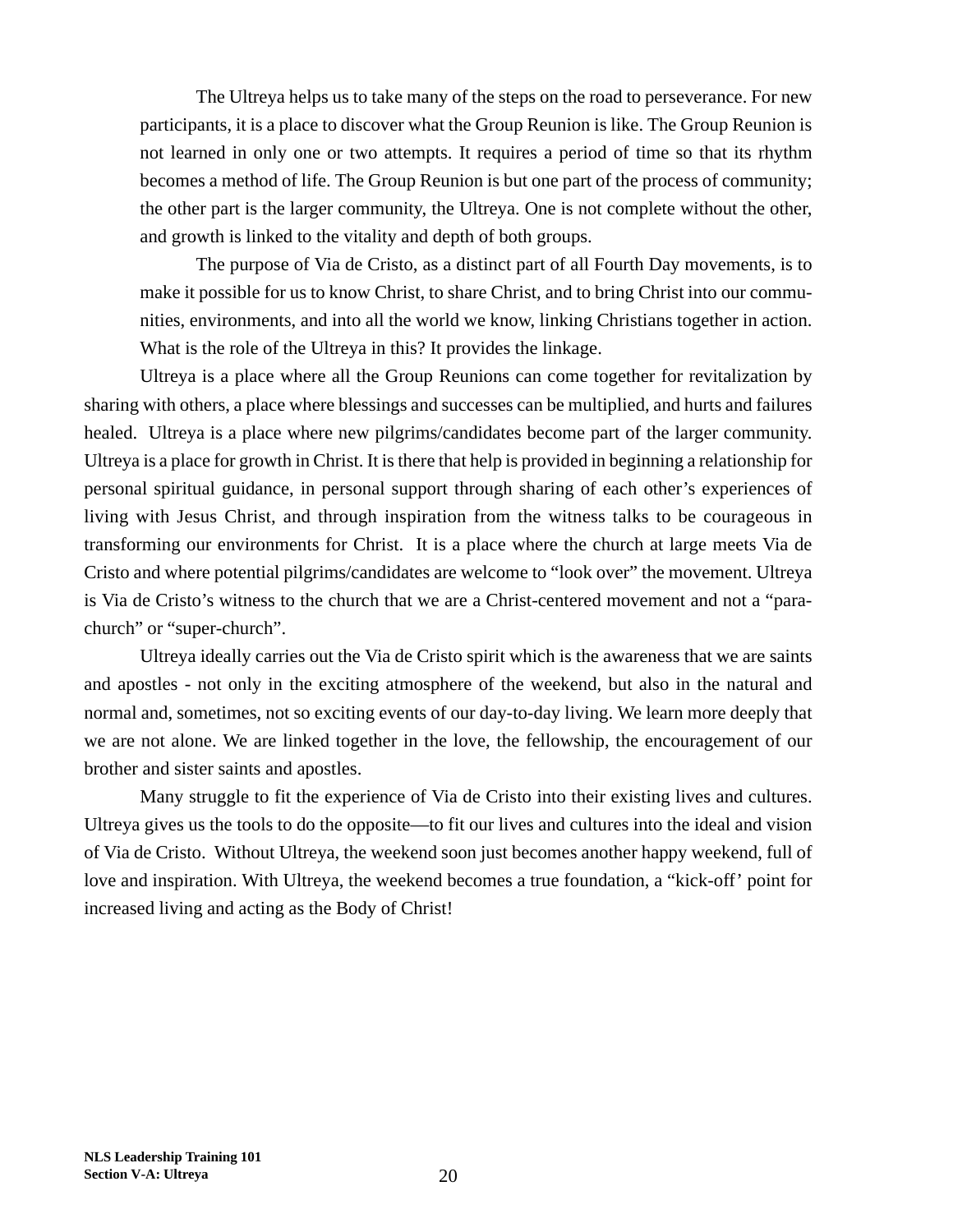#### **PURPOSE: COMMUNITY SUPPORT AND RENEWAL**

The immediate objective of the leaders in the post-Via de Cristo is to motivate and help new pilgrims/candidates find a group of friends to whom they can commit themselves and with whom they can form a Christian Community. The purpose of the post Via de Cristo is to help pilgrims/ candidates to be the church, to live in and as the church, within the structures of the world. The Ultreya is one of our basic tools.

A quote from one Leader's Manual says, "The Ultreya will be a community to the degree that the permanent friendship groups together form a community and are willing and able to draw new members into the living community. The Ultreya should give impetus to the groups in the environments . . . The purpose of the Ultreya is ongoing formation, so that piety, study and action can be encouraged and evaluated. The purpose of Ultreya is to foster the atmosphere of unity which Christian communities must have if they are to be dynamic and radiate their fervor and zeal."

The Ultreya acts as a framework for groups to come together for mutual support. Ultreyas are a natural way for groups of reunion brothers and sisters to come together. The Ultreya is a means of unifying pilgrims/candidates into the movement.

The Ultreya's dynamic and active character should always be remembered. We come to Ultreya to unite with our brothers/sisters to share with them.

The universal elements of all Ultreyas:

Opening prayer

Music to bring the community together

Lay or witness speaker

Clergy response or reflection of the lay talk

Singing is a good way to begin the Ultreya. Songs commonly sung on Via de Cristo weekends are a good way to bring the community together.

Witness speakers at the Ultreyas give witness to their growth in living union with Christ so that others may be encouraged to do likewise. The speaker should offer concrete examples of how to live what is fundamental for being a Christian in the environment. The speaker should share something recent in his or her experience as a living example of how (s)he is living the Fourth Day as learned during his or her weekend experience. The speaker should keep it short, simple and upbeat. The person giving the lay talk should be walking the walk as an example of the talk they are talking.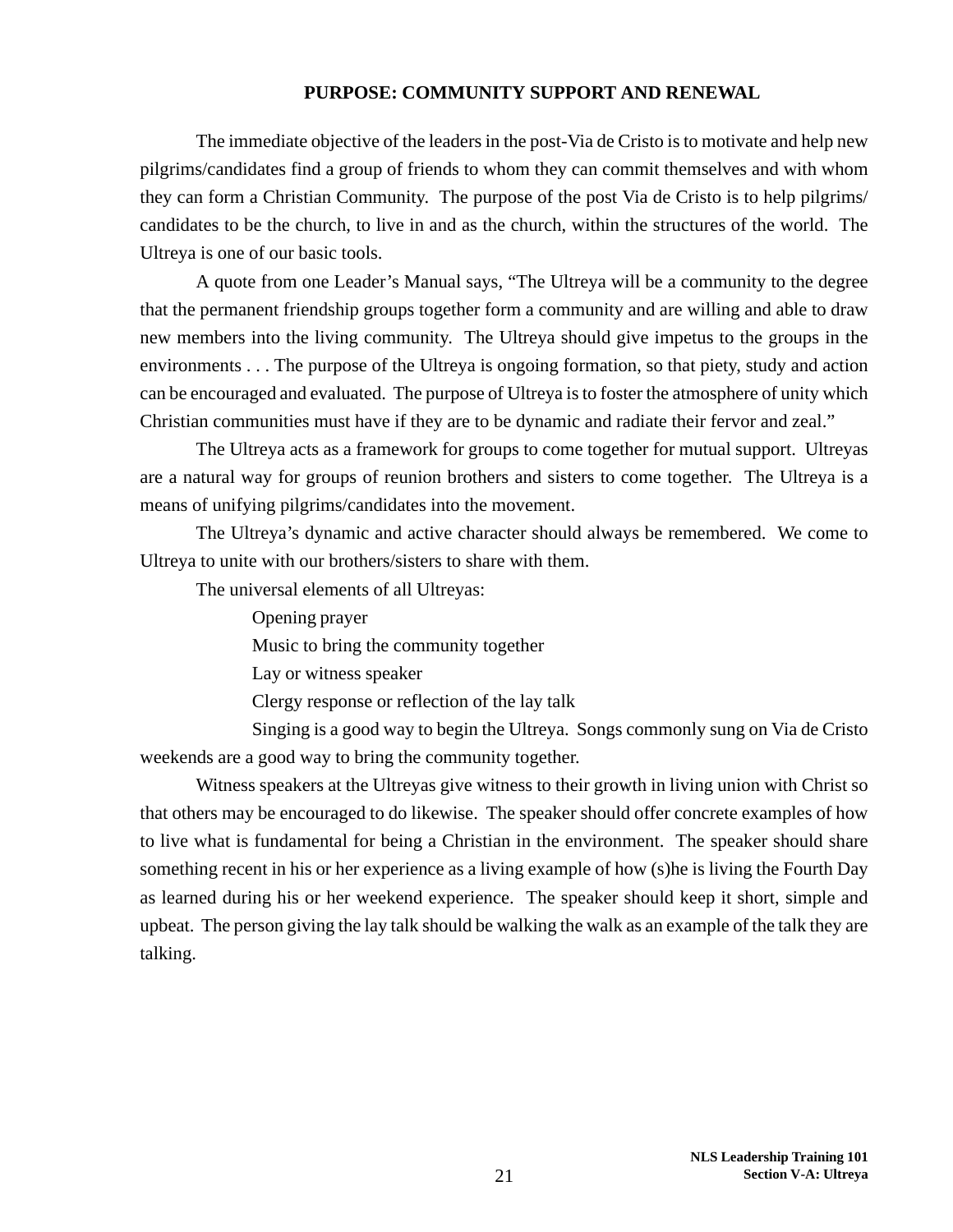Some Secretariats conduct an optional worship/communion service near the end of each Ultreya. It's important that these services are (1) scheduled near the end of the Ultreya, and (2) **optional.** This permits non-Lutheran visitors and cursillistas to leave before being "forced" to attend services which may be frowned on by denominational differences. The Ultreya may continue with Worship and Holy Communion as we honor God and His call and to give Him glory and praise. **It is important to the well-being of both the Via de Cristo Movement and the life of the congregation or congregations represented in the Ultreya that everyone understand that this worship time should never appear to be a substitute for regular church worship.** Ultreya should never be a substitute for, or a rival of, each person's deep involvement in the liturgical life of his/her own church community.

The meeting frequently begins or ends with snacks and fellowship.

The theme of each Ultreya should be transforming the world for Christ, and it is important not to be distracted from that crucial task. Each Ultreya is meant to be Christ-centered, not Via de Cristo centered. It should not concentrate on the workings of Via de Cristo, but on Jesus working within us to bring the whole world to Himself.

Any open and committed Christian should feel welcome and perfectly at home at an Ultreya regardless of church background or spiritual experience; (s)he should find strength and courage to take Jesus Christ back into events and surroundings of everyday life. It is not necessary to make a three-day weekend to participate in Fourth Day activities. In fact the entire Via de Cristo Fourth Day program is no more or less than a model for normal Christian life. The Fourth Day program combines the elements of personal piety and spiritual guidance, a small group of Christian friends (the Group Reunion), and a larger community for the support and encouragement of Christian life and witness in the world (the Ultreya). This is a major reason that Via de Cristo is not in competition with, but rather an integral part of, the institutional Church.

Ultreya is the place where the solid, continuing work of strengthening Christ's people goes on. It is where we are continually confronted with Jesus' divine commission to bring all of our environments under His Lordship and to be bearers of His good news of love and freedom. That work is as challenging as any mountain pilgrimage. We need each other's encouragement to be faithful companions as we journey with Jesus on the road to His Fathers' Kingdom.

Via De Cristo is really about getting people who have been identified as leaders in their churches into a Fourth Day environment that will support them in their roles as leaders. The reunion group is the primary element in the Fourth Day; the Ultreya is the glue that binds the larger community together.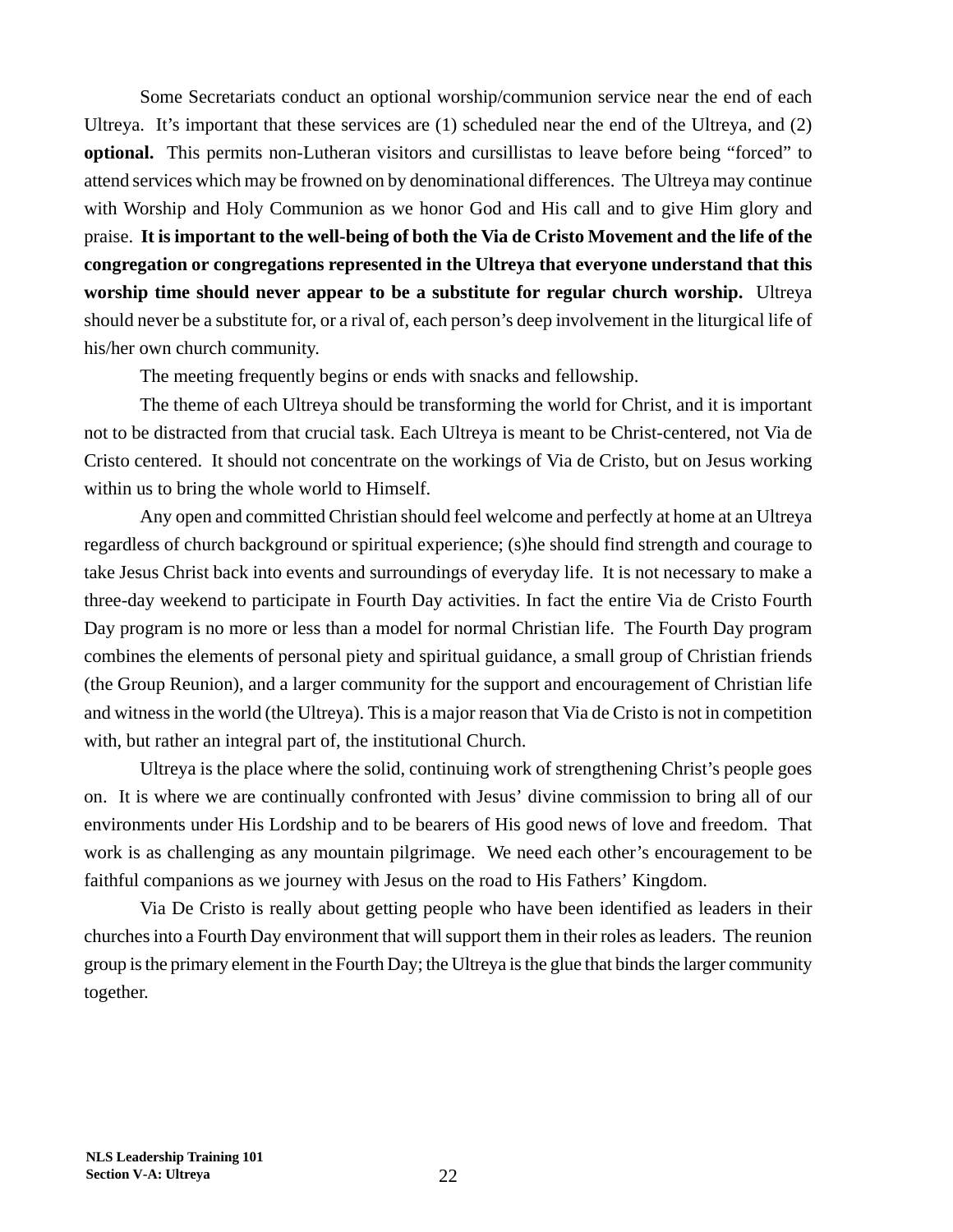#### **Section and Title: V. FOURTH DAY REINFORCEMENTS B. SERVANT OPPORTUNITIES**

- **1. Environment and Community**
- **2. Weekend Team**
- **3. Secretariat**

**Length: 10 minutes Suggested Presenter: Member of Secretariat**

#### **ENVIRONMENT AND COMMUNITY**

What are some servant opportunities in your environment and community? Study your work, home, recreation, and educational environments. You can make a difference in the environments where you are a member. Do you laugh at off-color jokes or racial/ethnic slams? Let it be known that you don't approve of these. Do you vote during elections? Do you attend PTAs, church council meetings, local Via de Cristo secretariat meetings, or school board meetings? Do you know your school system's agenda for education? Are you involved in furthering your education at church or in public life? Via de Cristo will help the pilgrims/candidates see that the way to be enriched is to be apostles for Jesus Christ and an enriching influence in their environments.

After the weekend, you return to the same world, but with a new enthusiasm. There are many things that can be done within your local church and community. You can join Bible studies, become active in church committees, and become more aware of your Christian calling. You can also donate your God-given talents to various community organizations.

The progression of the weekend shows the pilgrims/candidates that there is a larger Via de Cristo community. On Thursday and Friday, only the team is visible; but during the weekend, the pilgrim/candidate's circle of friends grows from self to table, to rollo room, to everyone on the weekend. Then on Saturday the Via de Cristo community shows up to serenade them. And on Sunday an even larger Via de Cristo community shows up for the closing. So the Via de Cristo community progresses from a few to a multitude.

#### **WEEKEND TEAM**

How is a team formed? The local secretariat establishes procedures and guidelines for selecting the rector, and for how the team members are selected. The head spiritual director usually selects the pastors for the weekends.

In some movements, those interested in serving on a team are asked to submit an application and are chosen from the list of applicants. In other movements, team members are selected from a list of the total Via de Cristo community within the Secretariat that is given to the rector or other person/activity responsible for selecting the team. In addition, some movements require team members to have attended leadership training schools prior to serving on a team.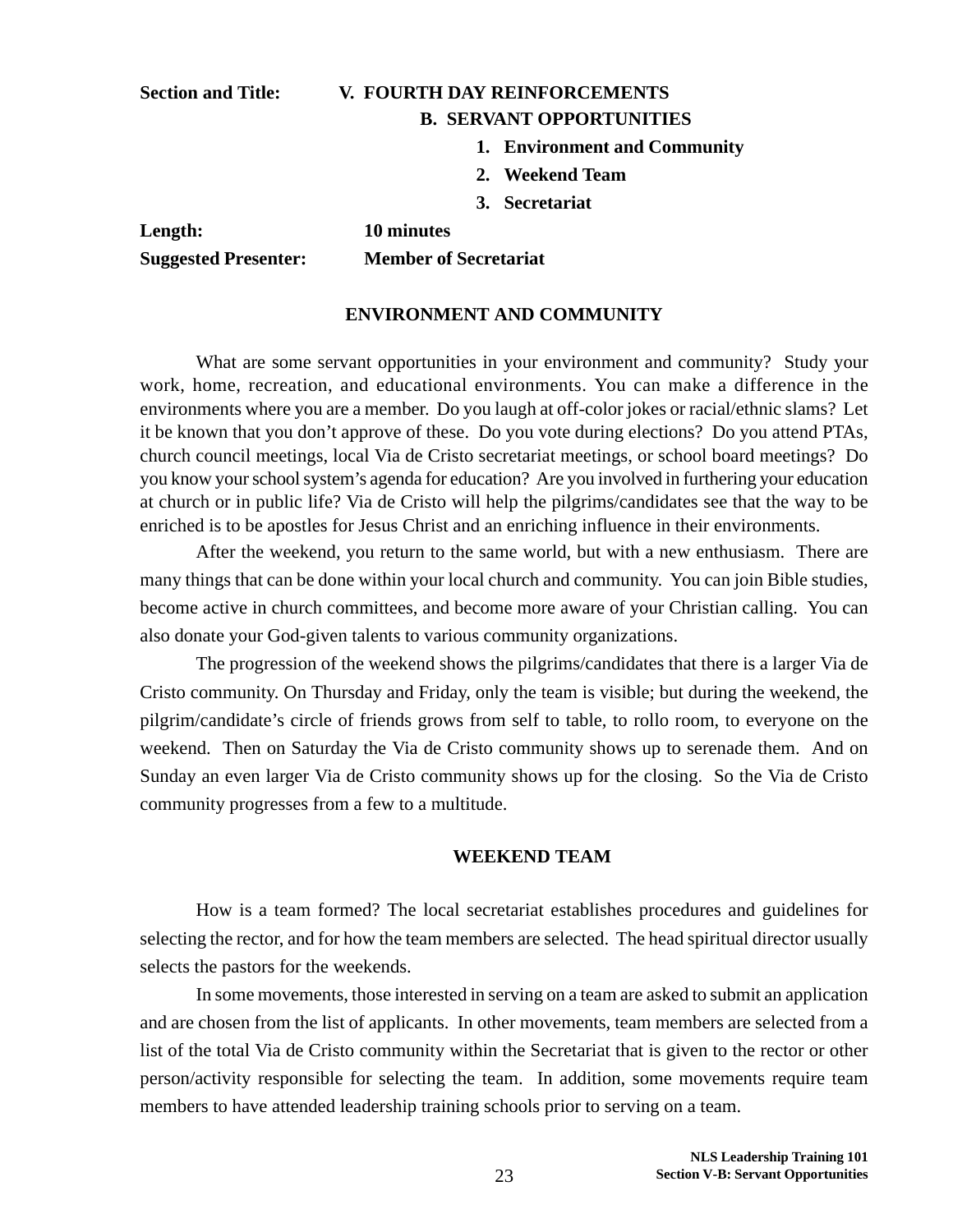Man does not create the team - God does. The team is called to create an atmosphere of openness and freedom on the weekend. During the team preparation, the team needs to work toward a creating a community.

What is the role of each person on the weekend, and why is it important? Why do we have team meetings? The most important reason is to form a Christian community; another reason is to pray for each other and the pilgrims/candidates; and, the third is to work out the details of each person's responsibilities. There is work to be done before the weekend. You cannot have a successful team with strangers.

Through prayer, lots of prayer, the person(s) responsible select the team members with the help of the Holy Spirit. The selections are made from people who are active, committed Christians, loving and open to others, committed to forming a community with the team, and who have experience with grouping, i.e., active in group reunions - in short, those who are living the message of the Via de Cristo weekend.

The rector's job is to take a diverse team - young and old, married and unmarried, quiet and loud, people from various walks of life with differing gifts, and from different congregations - and form them into a loving, caring Christian community ready to serve the pilgrims/candidates. During the weekend, the team members need to continue to empty themselves in order to love the pilgrims/ candidates. The team is the quiet witness of Christian community in action, and as such, becomes a role model for Christian Community in action for the pilgrims/candidates. The rector needs the team to recognize the established dynamics of the weekend. This helps draw the team into unity, as they understand the spiritual theme of each day and how it fits into the progression of the weekend: Friday-God and me, Saturday-Christ in thee and me, and Sunday-Christ through me in the community.

#### **SERVANT OPPORTUNITIES OF TEAM SERVICE**

What are some servant opportunities of the weekend team? The team members are expected to commit to attend all team meetings; prepare spiritually, emotionally, and physically for weekend; pray for the participants and team; and commit themselves to reunion groups and ultreyas. If you are asked to serve on a team, you need to prayerfully consider whether you have the necessary time to commit to all the team meetings, the ultreyas and serenades, and also the time for study and prayer in preparation for the weekend.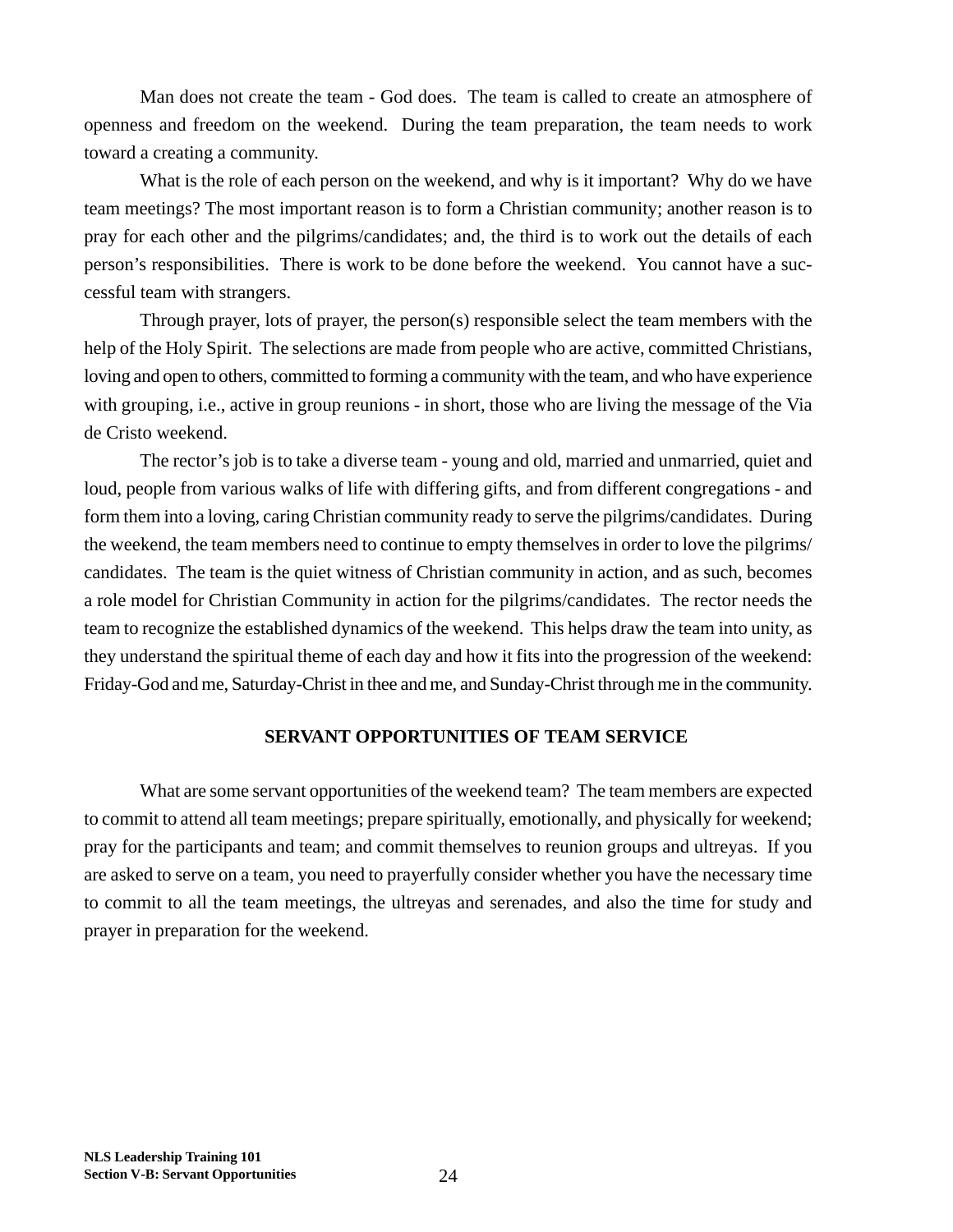The main preparation of individual team members is to pray, to understand and develop a servant attitude, and then to become a servant. The team members need to build team unity, help train new team members, review individual duties, and affirm team responsibilities. Table leaders need to be trained in table dynamics; professors must be taught how to write and present the rollos. We learn to critique the rollos lovingly, remembering that each rollo has a distinct purpose and that different presentation/content techniques/styles are required to meet that purpose. We also become familiar with the physical facilities, and know the location of supplies.

The whole team is a part of the pilgrims'/candidates' experiencing God's gentle, warm, total love for them. As a whole, the team is the channel of God's love and grace to the pilgrims/ candidates. God's love cannot flow through us to the pilgrims/candidates if we are too full of ourselves. We are to demonstrate to them, in action, the joy of being part of a caring Christian community. In summary, the team as a whole is there to serve the pilgrims/candidates, to be channels of God's love and grace to them, to witness to Christ through their actions and words, and to witness to the strength of the Christian community in their lives.

A major function of the weekend is to teach the pilgrims/candidates the importance of the Christian fellowship by being models of the strength that comes from grouping. We need to let them know how our group reunion helps us to grow spiritually, gives us courage to be a witness for Christ, and helps us to learn to love one another.

#### **SERVICE THROUGH AND ON THE SECRETARIAT**

What are some servant opportunities involved through service within the secretariat? The secretariat is the name given to the local leadership body charged with the life and direction of the ministry. It accepts the responsibility to understand and guard both the method and the identity of Via de Cristo. It is further responsible for identifying environments to be penetrated and for developing plans to do so. The members are selected from the Via de Cristo community and are commissioned to direct, coordinate, inspire, and serve the ministry so that both they and the Via de Cristo can in turn serve the life and ministry of the church.

The secretariat meetings are open to anyone wanting to learn about the Via de Cristo movement as well as how and why it does its ministry.

All leaders in the secretariat should have demonstrated, through their service to their church and their diligence in working in the Via de Cristo movement, their commitment to Jesus Christ.

The secretariat members are responsible for all aspects of the ministry's activities. By responsible, it is not meant they perform every task. They delegate tasks to leaders in various churches and oversee their effectiveness.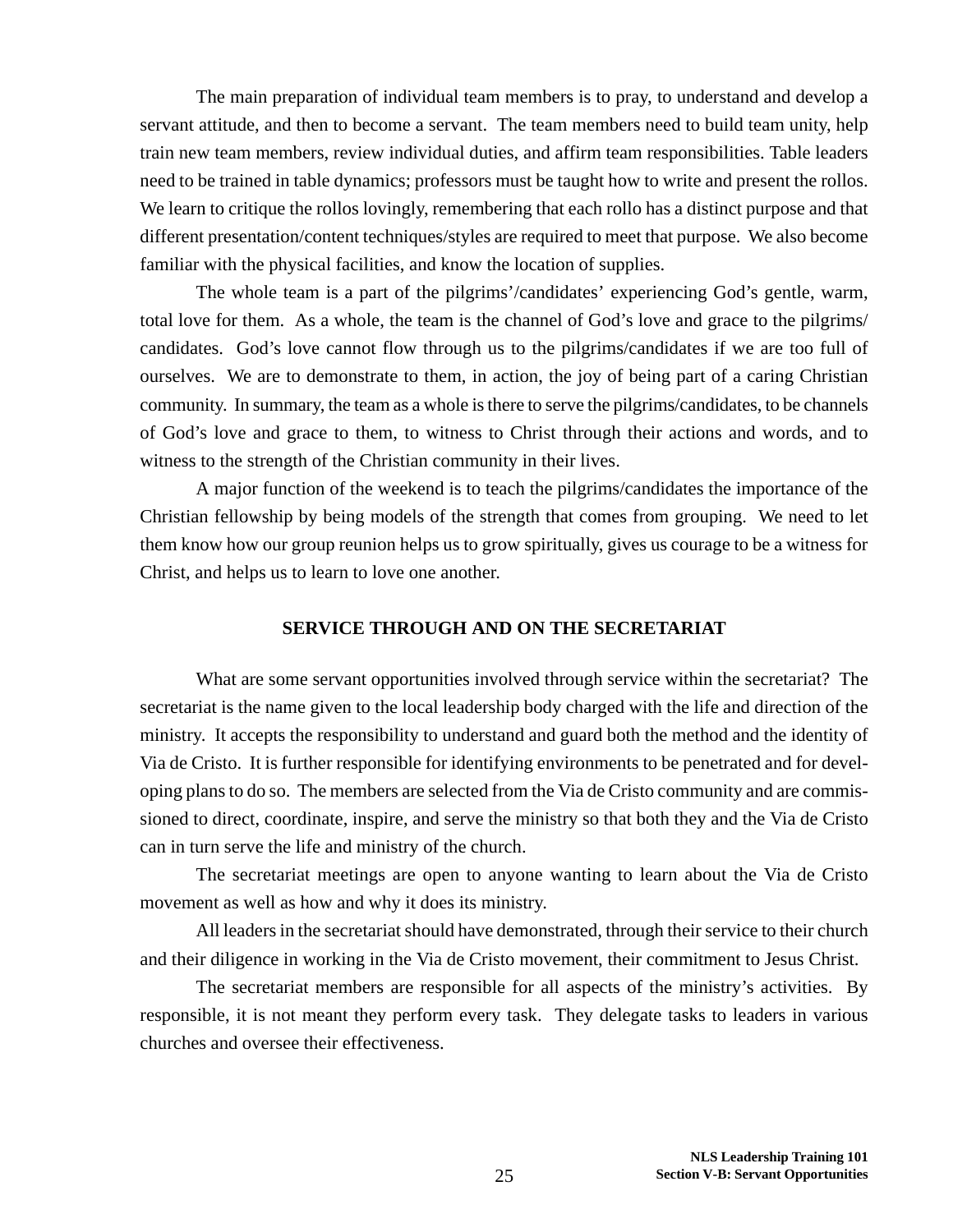|                             | Section and Title: VI. PREPARATION OF PILGRIMS/CANDIDATES AND SPONSORSHIP |
|-----------------------------|---------------------------------------------------------------------------|
|                             | A. Who Should/Should Not Attend                                           |
|                             | B. Responsibilities of Sponsors (Before, During and After Weekend)        |
| Length:                     | 15 minutes                                                                |
| <b>Suggested Presenter:</b> | Pre-weekend chairperson from the secretariat                              |

#### **WHO SHOULD OR SHOULD NOT ATTEND**

Who **should not** attend a weekend? Via de Cristo is not a "fix-it" experience. Be reluctant to invite people who are experiencing or have recently experienced a life crisis. The weekend is not designed to deal with such things as recent divorces and or deaths, alcohol or drug problems, or emotionally unstable persons. When people are dealing with psychological problems and we put them into an emotionally draining weekend, we may be risking their emotional health. Consider also the effect on others who are attending the weekend - especially those who are at that person's table. Often, so much energy is spent "care-taking" such an individual, everyone else at the table is short-changed. It is probably wiser to delay inviting such a person until the crisis has passed.

Who **should** attend a Via de Cristo weekend? Most people in our environment can be considered as potential participants for a weekend; however, guard against having a majority of the participants there just because they are available, *i.e*., "can go". It would be much easier to invite everyone we meet to make a weekend than to pursue our responsibility to study our environments, identify the leaders of the environment, and pray for God's guidance in doing so. Look for persons who can be further motivated - set on fire, people who will be leaders in the church and act as salt, light, and leaven. It is a good idea to try to involve several persons from the same environment (or church) in order to avoid having a participant end up being a "lone ranger".

Haphazard and/or random selection of pilgrims/candidates is neither desirable nor wise. In Via de Cristo, we often find that failure to plan is to deny the Holy Spirit's Lordship in critical areas. We must place a heavy emphasis on prayer-filled planning. The first planned step is to ask the Holy Spirit to reveal any particular environments in which God wishes us to work. (Acts 16:7-10)

When we refer to "environments" we are speaking of the many specific settings where Christians find themselves: at home, on the job, at leisure, in the Church, and maybe even a specific geographical setting. We then study each environment prayerfully. Where will we have the most significant impact on the largest number of people? What systems have the greatest power to influence the lives of the most people? Are there already significant Christian leaders available and how well are they mobilized?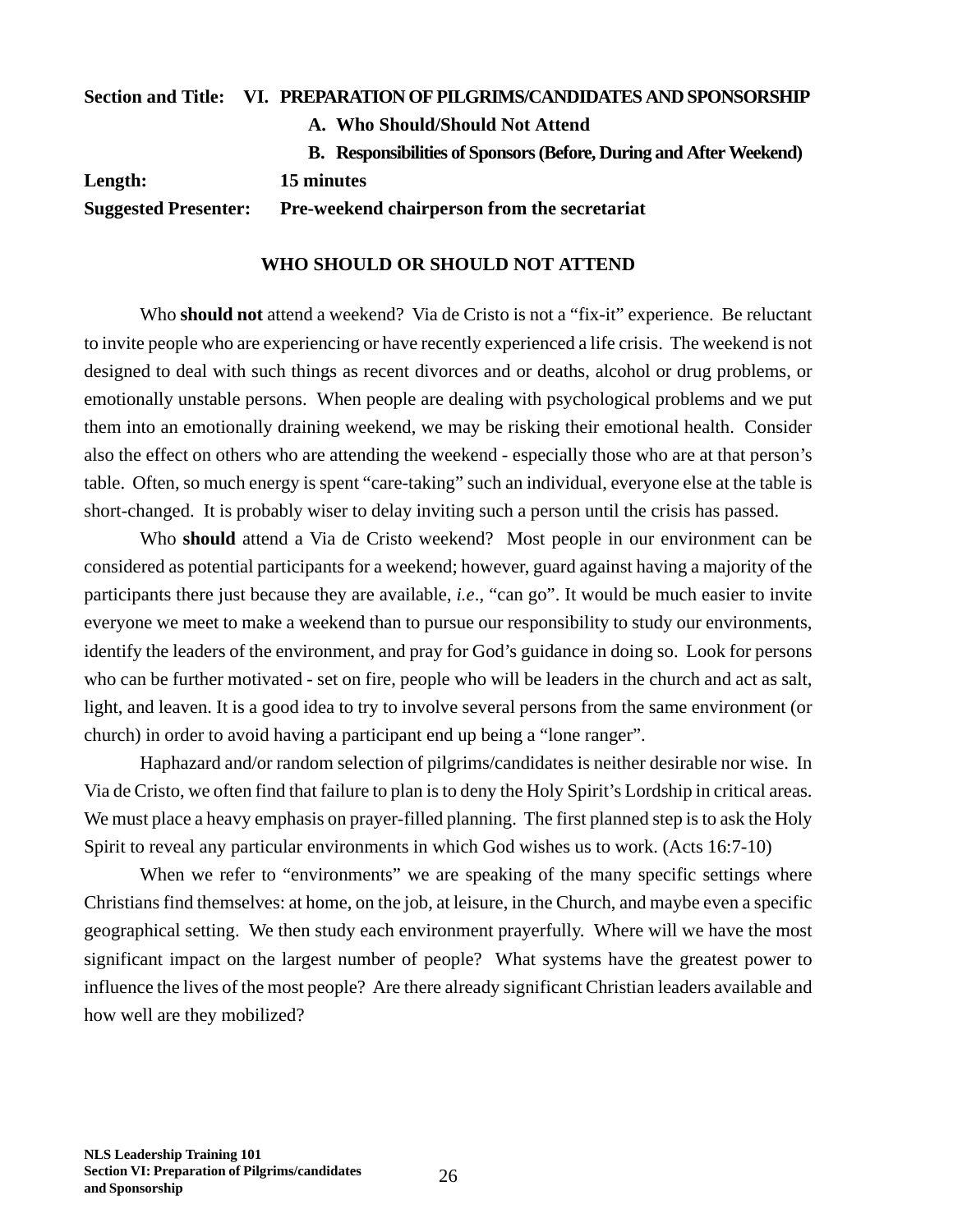After selecting a specific environment, we begin to seek out natural leaders. We begin by looking for a positive atmosphere where people seem to be happy, giving, generous. Are the binding forces positive? Now, among those with positive binding forces, who are the leaders? Who seems to alter the atmosphere most quickly when arriving? These will likely be the first people to approach.

Once you have identified the leaders or potential leaders in those environments, try to become friends with them. Then pray for clear guidance as to which of your new friends to invite to a weekend. We usually try to help each friend understand the gifts they have received from Christ in their baptism. We help them understand the special problems and possibilities within the environments to which they belong. We present Christianity as a valid answer to the specific dilemmas that new circumstances are forcing on people. The pilgrim/candidate for the weekend should be a baptized Christian, reasonably stable and mature, with a desire for God's love, and a zeal to do God's work in the Church and in the world. Do you see Christ in this person? The weekend is for people who already have a committed faith and are looking to renew and grow in that commitment. They may doubt it, but you see them as leaders. People who have depth to their personality, an ability to make decisions, a healthy independence and a natural affinity for giving love would be excellent pilgrims/candidates.

Those who go to a Via de Cristo weekend should have strength of character and self-control, and be able to make their own decisions. They should be self-starters and/or movers within their environments. They should be concerned about the social conditions of our times. They should be 'others"-oriented to the extent that they have the ability and desire to live in, and for, the community. They should desire to grow spiritually. They should want to discover their gifts and use them for the good of the community.

It is important for the pilgrims/candidates to be open to being transformed by Christ and becoming active in the work of bringing others to Him; it is not just to go on a nice weekend to experience God's love. Remember that they can actually be in a reunion group and attend ultreyas without ever attending the weekend.

Share with them that the Via de Cristo may mean attaining something they desire—a new closeness to Christ, attaining better knowledge of Christ, and becoming better servants of Christ.

How to get them to say yes? The simple, direct, straightforward method of inviting them to reunion groups and ultreyas and "get them curious" approach works. Explain the Fourth Day. Explain your own relationship with Christ and how it has been fed through your Fourth Day practice of small group reunions and applying yourself to your piety, study, and action. Be excited about your Fourth Day. Remember that getting them to make a commitment to spread the Good News is the objective of the weekend. If you can get them committed and excited about evangelizing their environments without going to a weekend, you have still accomplished the purpose.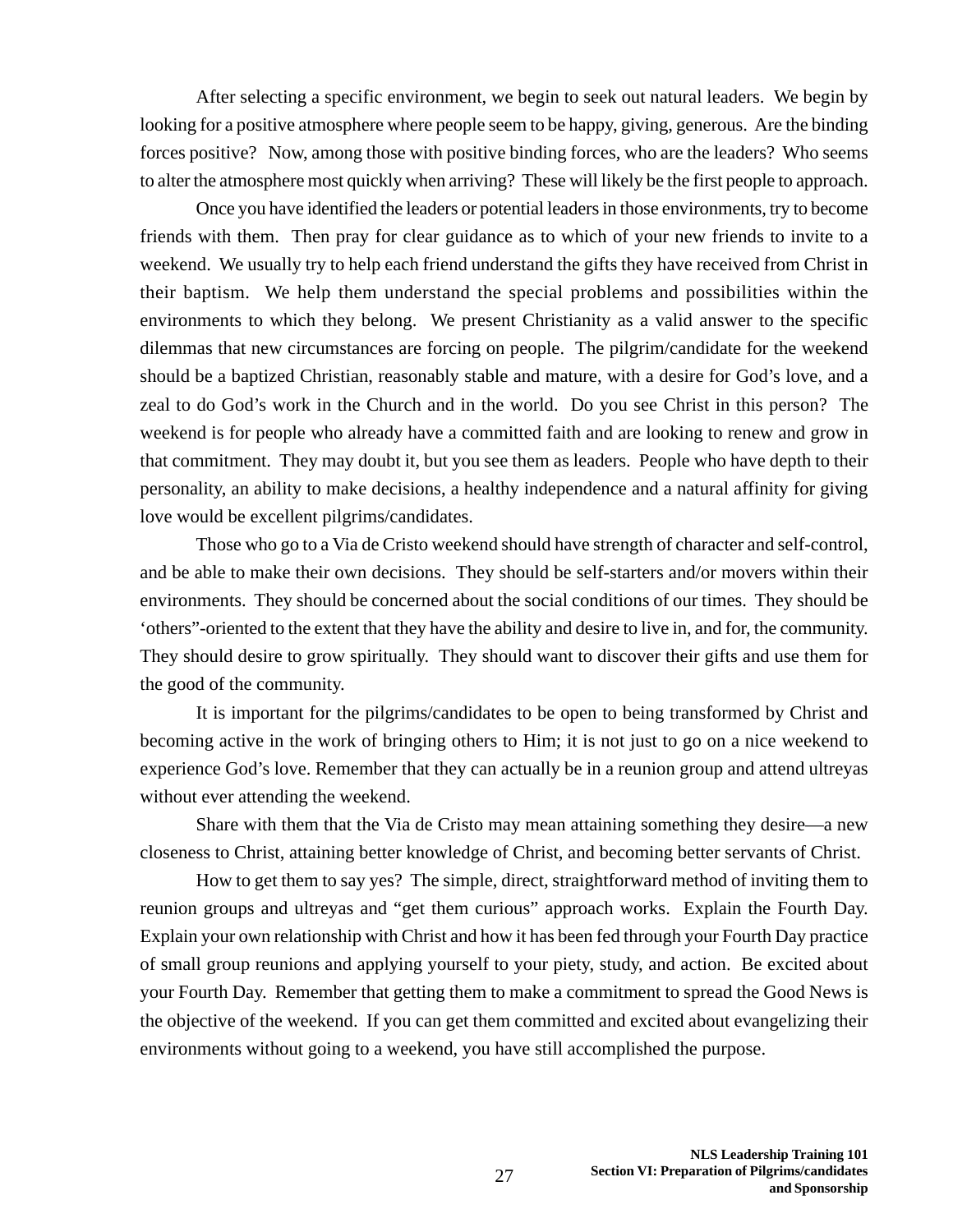Tell them what you have gotten out of Via de Cristo and what it meant to you. Tell them you think they would enjoy it. Make sure you inform your friend about the weekend; don't make Via de Cristo seem like a secret society. Answer all questions and keep the spouse informed. Don't build up expectations about what they will experience or what they will get out of the weekend because it may be different for them.

What do you tell a pilgrim/candidate about the weekend? Be open about what goes on because secretiveness can be counterproductive; trust the Holy Spirit! We should explain Via de Cristo in such a way that they will become enthusiastic about it. If they ask questions, do not hesitate to give them an honest answer even if it means telling what you consider to be one of the neat surprises of the weekend. If they want to know EVERYTHING, that is OK. They will forget most of it, OR will not understand what it means, or will NOT know when it is going to happen on the weekend.

When we explain the weekend, we can assure persons that they may ask and be told anything they want to know about it. The weekend is not theoretical but a pragmatic, lived experience that is oriented to the Church and to community life. The sponsors do the preparation of the pilgrims/ candidates. All sponsors must be prepared in every way to assist the participant's assimilation into the Fourth Day, *i.e.*, a group reunion, ultreyas, and additional training - whatever it takes!

In closing, remember we should not invite pilgrims/candidates for our glory or to increase the number of people from our area. God is the one calling the pilgrims/candidates; we are only His instruments who are charged with handling the details of getting them to the weekend. Sponsoring is a privilege and responsibility that we do for the glory of God.

### **RESPONSIBILITIES OF SPONSORS (BEFORE, DURING AND AFTER WEEKEND)**

What are the responsibilities of the community and of the sponsor? Sponsorship is an ongoing commitment for the sponsors and the community. The community must have a sense of themselves recognizing that they are a part of Christ's body, the church. They must be ready to accept new pilgrims/candidates and provide prayer, before, during and after the weekend.

They should write a letter and provide any other support that would help the pilgrim/candidate get to the weekend with a clear conscience. Via de Cristo is a beautiful, successful tool of the Lord to bring people to Him in a deeper way and to motivate them in turn to bring others to Christ. The sponsor must take responsibility for the perseverance of the pilgrim/candidate until (s)he is fully incorporated into his or her own Christian community. That means getting them into a reunion group and bringing them to the Ultreyas until they feel comfortable in the community.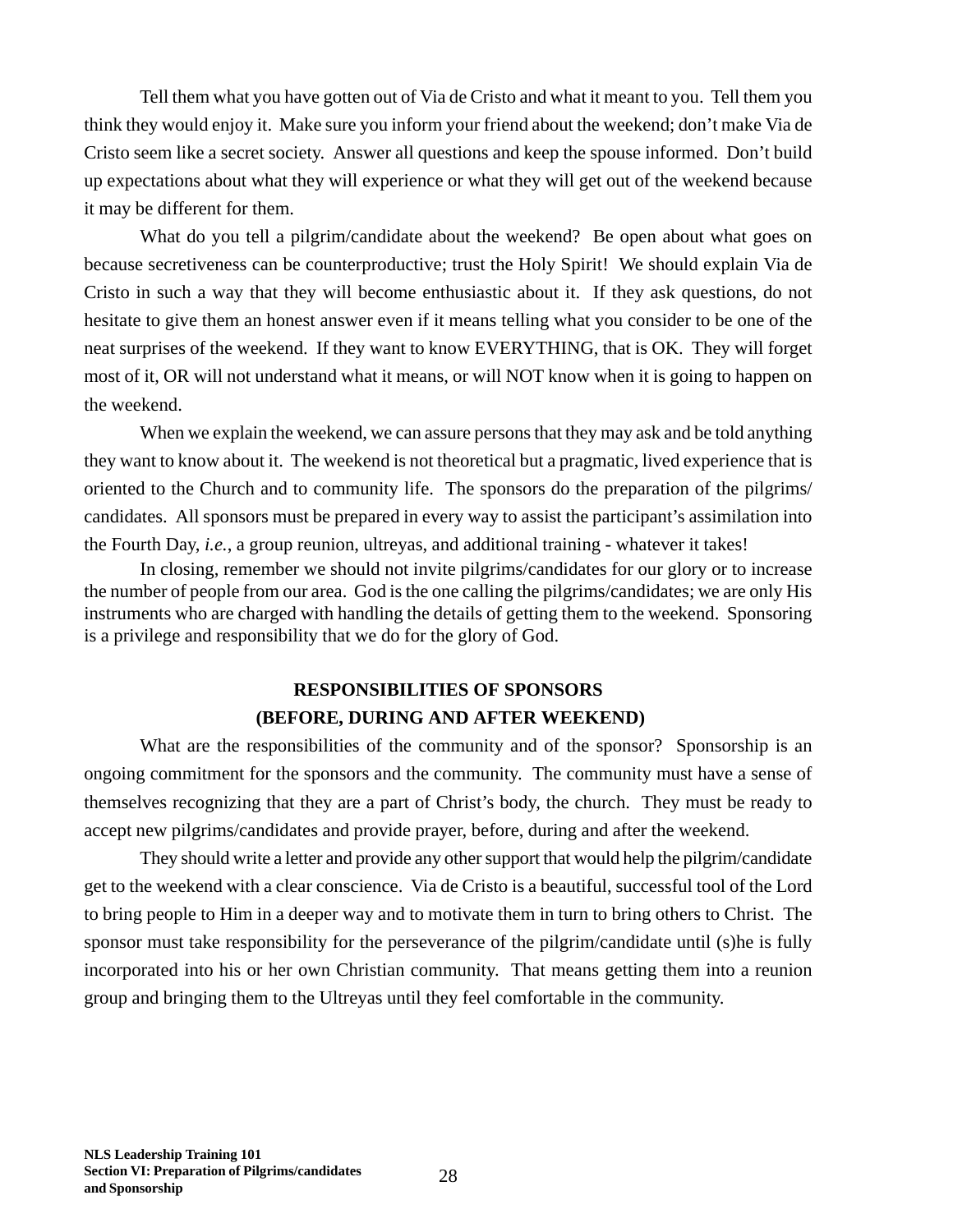#### **QUICK SUMMARY OF SPONSOR RESPONSIBILITIES**

Before the weekend, pray about whom to ask. Inform potential pilgrims/candidates about everything they need to know. Please don't be secretive. Answer all questions honestly so they trust you. Even if they know everything, the weekend will be meaningful. Some key points are: the weekend is isolated from the world, leave electronic devices home, there will be worship services with communion, and talks will be given and discussed. Let them know they will be home late Sunday so the family doesn't worry. Help the pilgrim/candidate fill out his or her application, making sure the pastor signs it. Then send your completed sponsor's form, the pilgrim/candidate's application form, and the non-refundable registration fee (if required by your movement) to the Preweekend chair. If possible, get family and spouse letters and any other letters to the send-off site on Thursday of the weekend. Make arrangements to get your pilgrim/candidate to the send-off. Try not to appear to want control, but rather that you are offering assistance.

During the weekend, assist the family with any needs while the pilgrim/candidate is gone. Do they need babysitting, food brought in, transportation, etc.? Pray, Pray, Pray. Go to the serenade site early so you can pray for the pilgrims/candidates and practice your singing. Let the spouse or family know whom to contact in case of emergency. Encourage people from your community to attend the serenade, especially if your spouse is attending the weekend and you are not supposed to be at the serenade. Arrive early at the closing so you can pray for everyone's safe arrival and prepare for the new pilgrims/candidates. Make sure you get your pilgrim/candidate home safely after the Clausura. Answer any questions they might have after the weekend.

The most crucial part comes after the weekend - getting them into a reunion group, the real purpose of the Via de Cristo weekend. Within the reunion group, the spiritual thrust from the weekend has someplace to go and be reinforced. It is within the reunion group that the potential to become the living backbone that animates human community. It is here that Christ can be experienced within community. It is the training ground, the support group, and the place of encouragement with accountability.

Assist the new pilgrim/candidate in finding a reunion group, even if it means you need to start a new one for awhile. Bring the new pilgrim/candidate to the next Ultreya and leaders training. Continue to be there for them.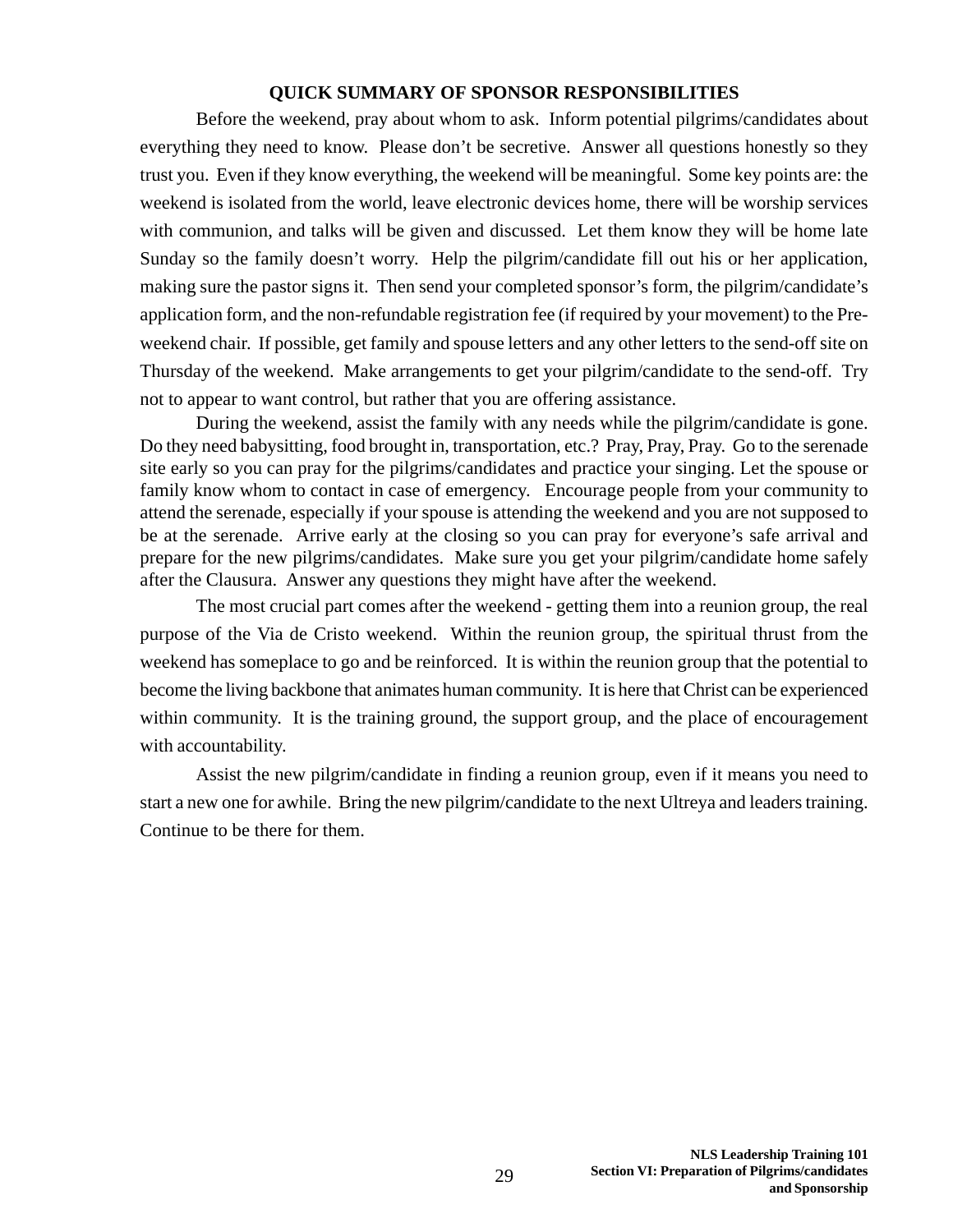### **Section and Title: VII. HISTORY A. History of Cursillo® B. History of Via de Cristo C. Local History**

**Length: 15 minutes**

#### **HISTORY OF CURSILLO®**

#### **Since Via de Cristo is based on the Cursillo® methodology, the history of Cursillo® will be described first.**

The roots of Cursillo® can be traced back to the Roman Catholic Church in the 1940's on the island of Majorca, Spain. The Catholic Action for Young Men, the organized apostalate, wanted to participate in a pilgrimage to the shrine of St. James (a great pilgrimage center of the Middle Ages) located in Santiago de Compostela, Spain. To prepare leaders for this pilgrimage the group offered *"Little Courses for Pilgrim Leaders."* The Catholic Action for Young Men had a vitally important goal in conducting this pilgrimage. Although the Spanish Civil War had ended in 1939, the war left the nation and the church bloodied and divided. They wished to bring healing to church and nation. The spirit of pilgrimage is a spirit or attitude of movement against "lukewarm" religiosity. It is also a spirit of community among fellow pilgrims who strive together to live fully devoted to Christ. The aftermath of the Civil War and then the havoc of World War II repeatedly delayed the pilgrimage. They were finally able to hold it in 1948.

The literal translation of Cursillo® is "little course;" because the Cursillo® Movement evolved out of the *"Little Courses for Pilgrimage Leaders."* The monastery of St. Honorato in Majorca held the first Cursillo® in January 1949, and it was surprisingly similar to the present-day weekends. It was open only to the young Spanish men of Catholic Action. The courses were so effective that later it was decided to offer the Cursillo® to other young men without requiring a commitment to Catholic Action.

The Cursillo® Movement was not an accident of fate, nor was it a clever human product. A group of faithful Christian men dedicated themselves to introducing the younger men of their city to Jesus Christ. They prayed, studied and talked together as a team. In the light of God's Word, they discussed the state of the world and the effectiveness of their effort to bring the light of Christ to it. By grace, God revealed to them a method that has proven effective and fruitful. Do not imagine it came easily. It took many years of effort within the Christian community and diligent prayer by the renewal movements within the church.

In 1950 Eduardo Bonnin resigned from Catholic Action to become the chairman of Cursillo®. Supported by his bishop, Juan Hervas, they worked together to clarify the method and defend the movement from its critics. It is a verification of God's grace that even the opposition assisted the founders by forcing clarity of thought and the avoidance of variations.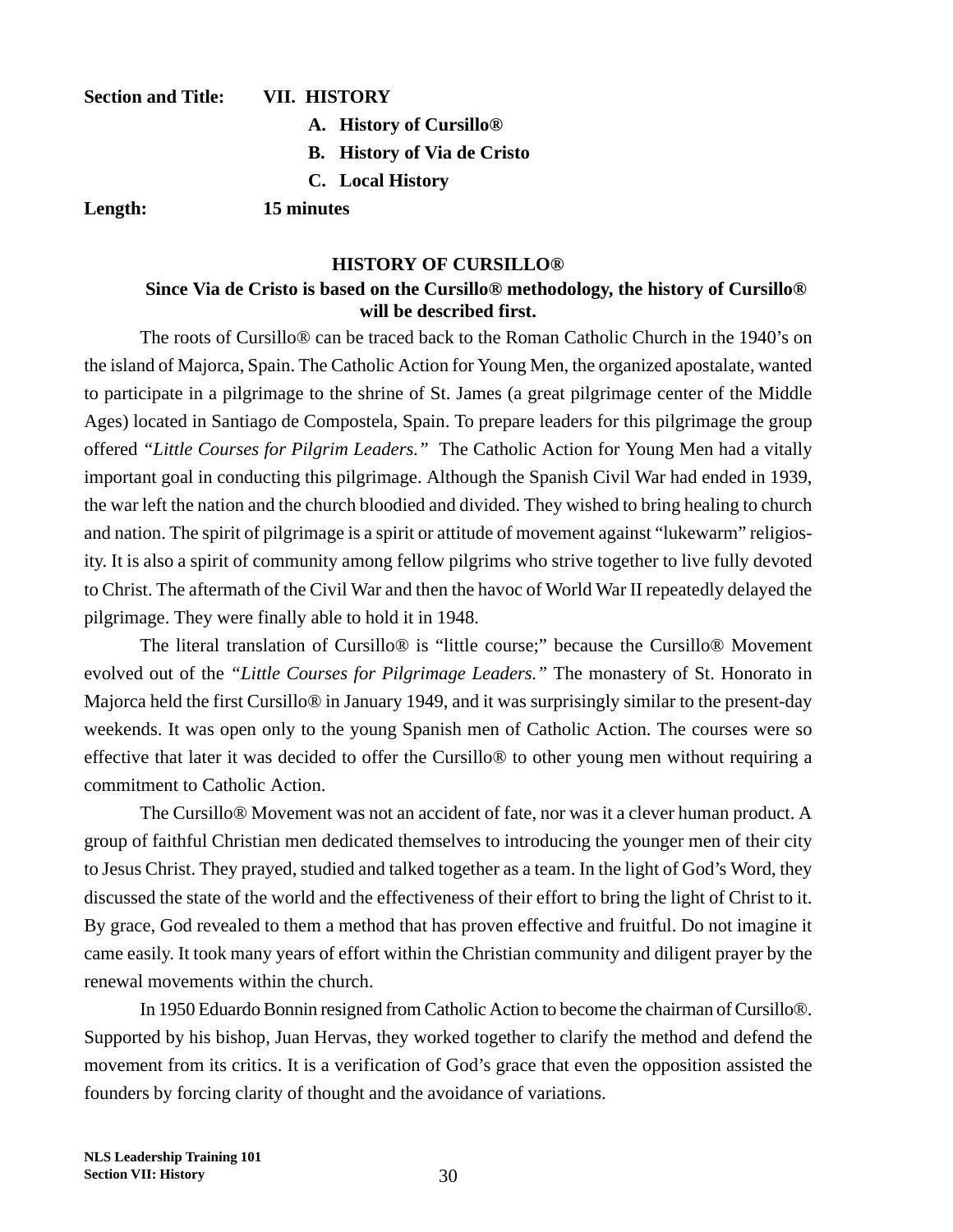The Cursillo® Movement remained largely a local effort in Majorca until about 1953. The original leaders had remained there working together, praying together and hammering out the basic understandings of Cursillo®. Group reunions, three-day weekends, ultreyas, leaders groups and team meetings, each evolved in a systematic way. In 1955, Bishop Hervas was transferred from Majorca, and he took the idea of the Cursillo® Movement with him. Other early leaders also helped spread the movement as they were called away from Majorca.

There was a lady in Barcelona who was the backbone of Christianity in her family. Her husband made a Cursillo® weekend and returned to his family a greatly changed man. He began to assume spiritual leadership in the family although that role had previously belonged to his wife. As she said, "I don't understand him now!" Since the family members were friends of the Cardinal of Terrogona, this lady went to the Cardinal and told him, "I have a saint at home. You must start Cursillo® for women, or I am going to end up divorcing my husband."

Today the Cursillo® Movement is worldwide. From Spain it moved to Latin America where the first Cursillo® for women was held. By 1983 there were centers in nearly all South and Central American countries, Canada, Mexico, Portugal, Puerto Rico, Great Britain, Ireland, France, Germany, Austria, Italy, Yugoslavia, Australia, Japan, Korea, Taiwan, the Philippines, Sri Lanka, and several African countries.

Father Gabriel Hernandez had experienced the Cursillo® in Spain under two founders of the movement, Eduardo Bonnin and Father Juan Capo. He moved to Waco, Texas in 1955. In 1957 two Spanish airmen, Bernardo Vadell and Augustin Palomino, were in training with the United States Air Force. Together the priest and airmen formed a team and conducted the first United States weekend in May of 1957. They continued to assist groups hold weekends across Texas. In 1959 the Movement expanded into Arizona, and in 1960, into the East at New York City and Lorain, Ohio. The movement spread quickly to California, Delaware, Florida, Illinois, Kansas, Massachusetts, Maryland, Michigan, and New Mexico. The first English speaking weekend was held in San Angelo, Texas in 1961. The National Catholic Secretariat was organized at a 1965 meeting in Kansas City. By 1981 most of the Roman Catholic dioceses had introduced the Cursillo® Movement.

The Catholic Cursillo® community assisted other church bodies in holding similar weekends. The Episcopalians use the name "Cursillo®," the United Methodists use the name "Walk to Emmaus," and the Lutherans use the name "Via de Cristo." There are some inter-church efforts, "Tres Dias", and a prison effort called "Kairos."